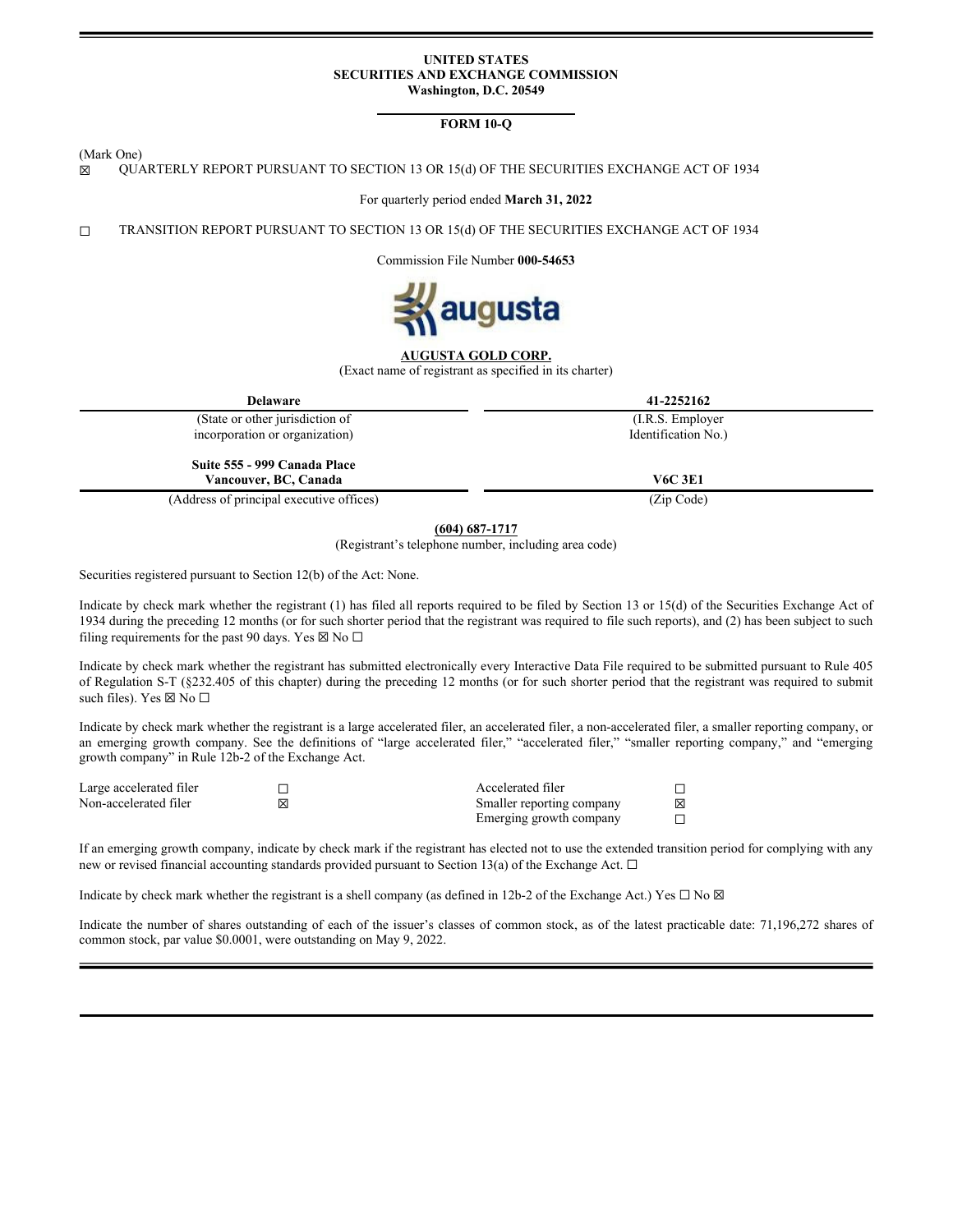# **AUGUSTA GOLD CORP.**

# **TABLE OF CONTENTS TO FORM 10-Q**

| PART I. FINANCIAL INFORMATION                                                                            | $\overline{1}$ |
|----------------------------------------------------------------------------------------------------------|----------------|
| ITEM 1 - CONSOLIDATED FINANCIAL STATEMENTS (UNAUDITED)                                                   |                |
| ITEM 2 - MANAGEMENT'S DISCUSSION AND ANALYSIS OF FINANCIAL CONDITION AND RESULTS OF<br><b>OPERATIONS</b> | 16             |
| <b>ITEM 3 - QUANTITATIVE AND QUALITATIVE DISCLOSURES AND MARKET RISK</b>                                 | 20             |
| <b>ITEM 4 - CONTROLS AND PROCEDURES</b>                                                                  | 20             |
| <b>PART II. OTHER INFORMATION</b>                                                                        | 21             |
| <b>ITEM 1 - LEGAL PROCEEDINGS</b>                                                                        | 21             |
| <b>ITEM 1A - RISK FACTORS</b>                                                                            | 21             |
| ITEM 2 - UNREGISTERED SALES OF EQUITY SECURITIES AND USE OF PROCEEDS                                     | 21             |
| ITEM 3 - DEFAULTS UPON SENIOR SECURITIES                                                                 | 2.1            |
| <b>ITEM 4 - MINE SAFETY DISCLOSURES</b>                                                                  | 21             |
| <b>ITEM 5 - OTHER INFORMATION</b>                                                                        | 21             |
| <b>ITEM 6 - EXHIBITS</b>                                                                                 | 21             |
| <b>SIGNATURE</b>                                                                                         | 22             |
|                                                                                                          |                |

i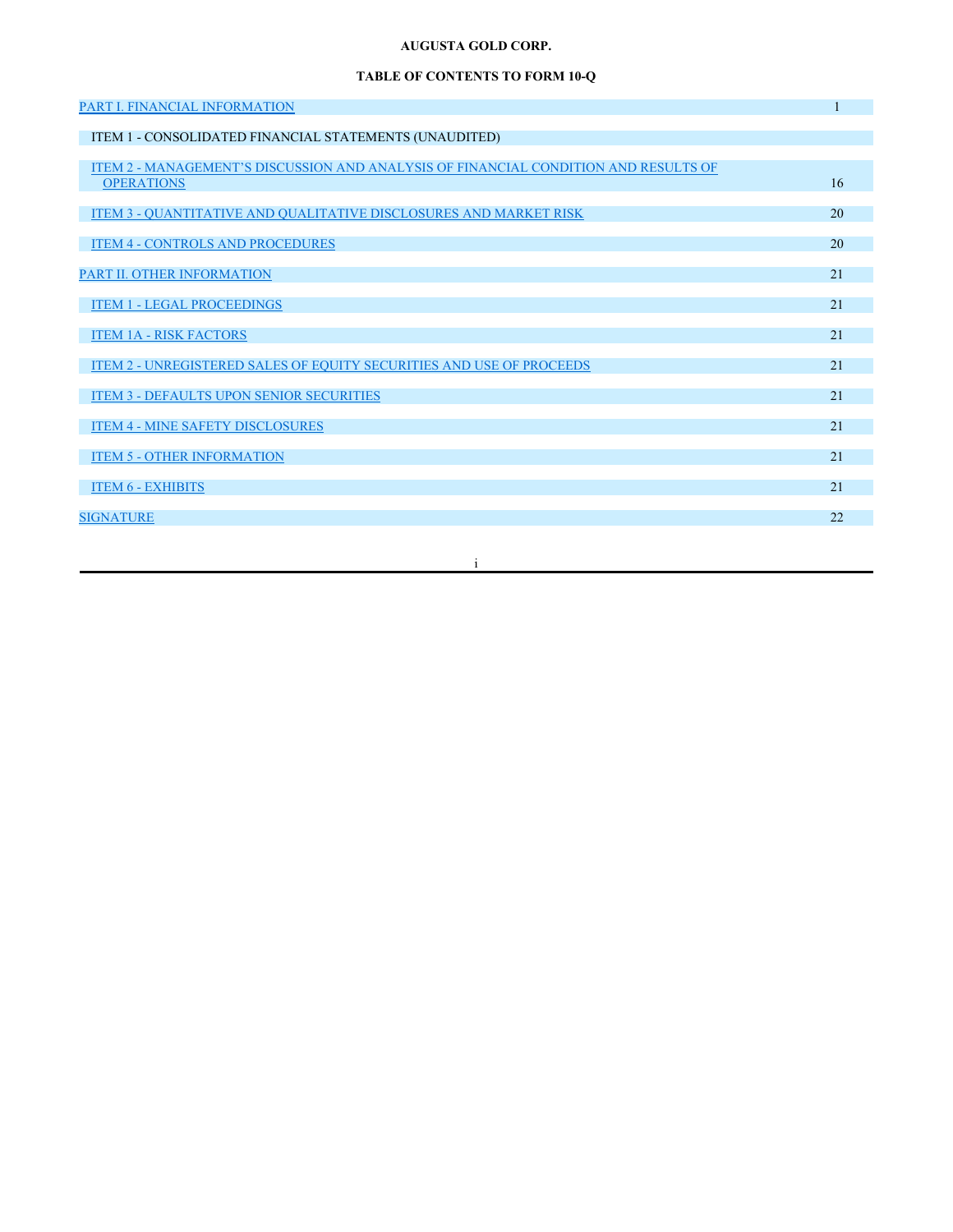## **AUGUSTA GOLD CORP. CONSOLIDATED BALANCE SHEETS MARCH 31, 2022 AND DECEMBER 31, 2021** *(Expressed in US dollars)*

|                                                                                                                                                        |    | 3/31/22        |    | 12/31/21       |
|--------------------------------------------------------------------------------------------------------------------------------------------------------|----|----------------|----|----------------|
| <b>Assets</b>                                                                                                                                          |    |                |    |                |
| Current assets                                                                                                                                         |    |                |    |                |
| Cash                                                                                                                                                   | \$ | 19,024,422     | \$ | 19,581,707     |
| Prepaid                                                                                                                                                |    | 134,302        |    | 193,055        |
| Deposits                                                                                                                                               |    | 7,028          |    | 7,028          |
| Total current assets                                                                                                                                   |    | 19,165,752     |    | 19,781,790     |
| Other assets                                                                                                                                           |    |                |    |                |
| Equipment, net                                                                                                                                         |    | 282,501        |    | 293,515        |
| Mineral properties, net                                                                                                                                |    | 12,198,388     |    | 12,077,511     |
| Total other assets                                                                                                                                     |    | 12,480,889     |    | 12,371,026     |
| <b>Total</b> assets                                                                                                                                    | S. | 31,646,641     | S. | 32,152,816     |
| <b>Liabilities and Stockholders' Equity (Deficit)</b>                                                                                                  |    |                |    |                |
|                                                                                                                                                        |    |                |    |                |
| Current liabilities                                                                                                                                    |    |                |    |                |
| Accounts payable                                                                                                                                       | \$ | 461,408        | \$ | 284,047        |
| Asset retirement obligation                                                                                                                            |    | 1,039,786      |    | 968,000        |
| Total current liabilities                                                                                                                              |    | 1,501,194      |    | 1,252,047      |
| Long term liabilities                                                                                                                                  |    |                |    |                |
| Asset retirement obligation, net of current                                                                                                            |    | 921,441        |    | 900,265        |
| Warrant liability                                                                                                                                      |    | 7,966,950      |    | 7,760,757      |
| Total long term liabilities                                                                                                                            |    | 8,888,391      |    | 8,661,022      |
|                                                                                                                                                        |    |                |    |                |
| <b>Total liabilities</b>                                                                                                                               |    | 10,389,585     |    | 9,913,069      |
| Stockholders' equity                                                                                                                                   |    |                |    |                |
| Preferred stock, 250,000,000 shares authorized, \$0.0001 par value                                                                                     |    | $\theta$       |    | $\mathbf{0}$   |
| Preferred stock series A, 5,000,000 shares designated and authorized, \$.0001 par value; zero issued and<br>outstanding as of $3/31/22$ and $12/31/21$ |    | $\overline{0}$ |    | $\Omega$       |
| Preferred stock series B, 45,000,000 shares designated and authorized, \$.0001 par value; issued and                                                   |    |                |    |                |
| outstanding preferred stock series B shares convertible into 677,084 shares of common stock as of 3/31/22<br>and 12/31/21                              |    | 67             |    | 67             |
| Common stock, 750,000,000 shares authorized, \$.0001 par value; 70,519,188 shares issued and outstanding<br>3/31/22 and 12/31/21                       |    | 7,052          |    | 7,052          |
| Additional paid in capital                                                                                                                             |    | 42,844,691     |    | 42,406,169     |
| Accumulated deficit                                                                                                                                    |    | (21, 594, 754) |    | (20, 173, 541) |
| Total stockholders' equity                                                                                                                             |    | 21,257,056     |    | 22,239,747     |
|                                                                                                                                                        |    |                |    |                |
| Total liabilities and stockholders' equity                                                                                                             | S. | 31,646,641     | \$ | 32,152,816     |

*See accompanying notes to consolidated financial statements*

1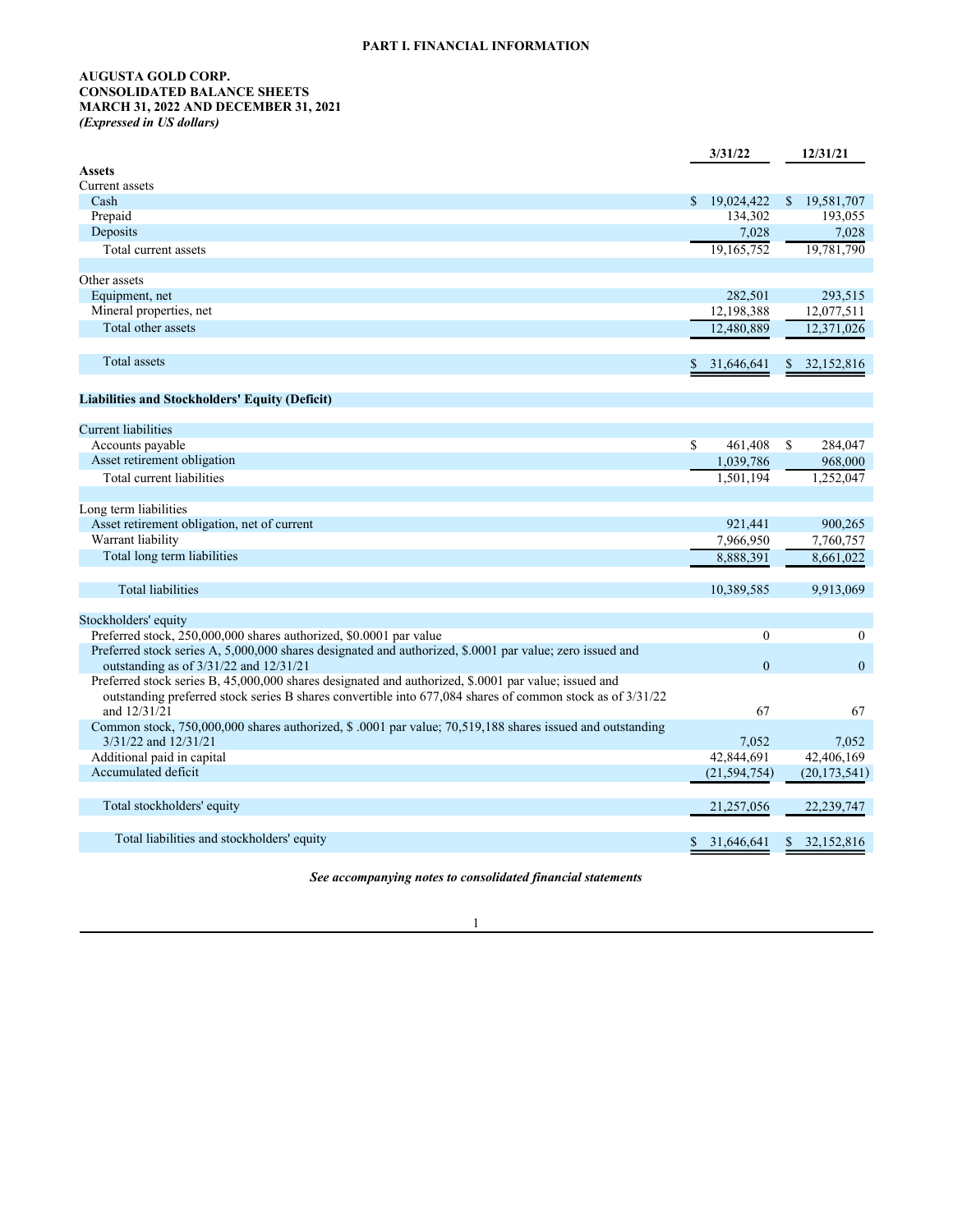# **AUGUSTA GOLD CORP. CONSOLIDATED STATEMENTS OF OPERATIONS FOR THE THREE MONTHS ENDED MARCH 31, 2022 AND 2021** *(Expressed in US dollars)*

|                                                                | <b>Three Months Ended</b> |                           |
|----------------------------------------------------------------|---------------------------|---------------------------|
|                                                                | 3/31/22                   | 3/31/21                   |
| Operating expenses                                             |                           |                           |
| General and administrative                                     | 1,067,879<br>\$           | 1,338,457<br><sup>S</sup> |
| Exploration, evaluation and project expense                    | 338,639                   | 2,584,323                 |
| Accretion expense                                              | 7,099                     | 4,940                     |
| Depreciation expense                                           | 11,014                    | 8,066                     |
| Total operating expenses                                       | 1,424,631                 | 3,935,786                 |
|                                                                |                           |                           |
| Net operating loss                                             | (1,424,631)               | (3,935,786)               |
|                                                                |                           |                           |
| Revaluation of warrant liability                               | (206, 193)                | (7,007,886)               |
| Foreign currency exchange gain                                 | 209,611                   | 195,326                   |
| Net loss                                                       | (1,421,213)               | (10,748,346)              |
|                                                                |                           |                           |
| Weighted average common shares outstanding - basic and diluted | 70,519,188                | 62,269,355                |
|                                                                |                           |                           |
| Earnings (loss) per common share - basic and diluted           | (0.02)                    | (0.17)<br><sup>\$</sup>   |
|                                                                |                           |                           |

*See accompanying notes to consolidated financial statements*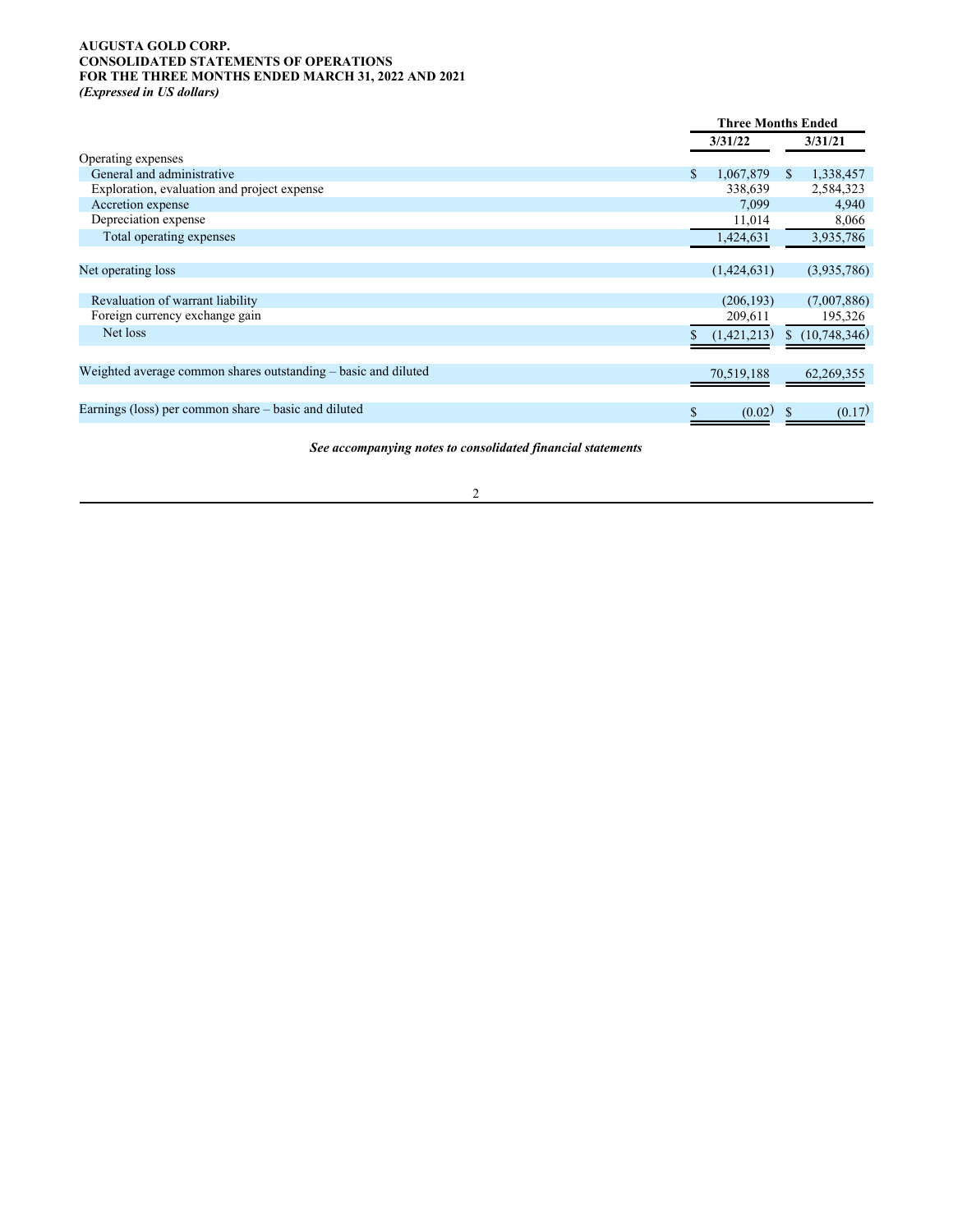# **AUGUSTA GOLD CORP. CONSOLIDATED STATEMENTS OF STOCKHOLDERS' EQUITY (DEFICIT) FOR THE THREE MONTHS ENDED MARCH 31, 2022 AND 2021** *(Expressed in US dollars)*

|                                    | Preferred<br><b>Stock</b><br><b>Shares</b><br><b>Issued</b> | Preferred<br><b>Stock</b> | Common<br><b>Stock</b><br><b>Shares</b><br>Issued |               | Common<br><b>Stock</b> |     | <b>Additional</b><br>Paid In<br>Capital |     | Accumulated<br><b>Deficit</b> | Total<br>Stockholders'<br><b>Equity</b><br>(Deficit) |
|------------------------------------|-------------------------------------------------------------|---------------------------|---------------------------------------------------|---------------|------------------------|-----|-----------------------------------------|-----|-------------------------------|------------------------------------------------------|
| December 31, 2020                  | 3,093,750                                                   | \$<br>309                 | 55,842,715                                        | <sup>\$</sup> | 5,584                  | \$. | 26,276,997                              |     | \$ (23,625,573)               | 2,657,317                                            |
| Conversion of warrants             |                                                             | $\theta$                  | 2,343,995                                         |               | 234                    |     | 2,912,948                               |     | 0                             | 2,913,182                                            |
| Conversion of<br>preferred stock   | (2,416,667)                                                 | (242)                     | 2,416,667                                         |               | 242                    |     | $\mathbf{0}$                            |     | $\mathbf{0}$                  | $\theta$                                             |
| Conversion of options              |                                                             | $\Omega$                  | 688,334                                           |               | 69                     |     | 325,181                                 |     | 0                             | 325,250                                              |
| <b>Stock based</b><br>compensation | 0                                                           | $\overline{0}$            | $\Omega$                                          |               | $\overline{0}$         |     | 234,277                                 |     | $\mathbf{0}$                  | 234,277                                              |
| Placement - March                  |                                                             | 0                         | 7,555,557                                         |               | 756                    |     | 13,056,047                              |     | 0                             | 13,056,803                                           |
| Warrant liability                  | 0                                                           | $\mathbf{0}$              | $\mathbf{0}$                                      |               | $\mathbf{0}$           |     | (3,306,758)                             |     | $\bf{0}$                      | (3,306,758)                                          |
| Net loss                           |                                                             |                           |                                                   |               | 0                      |     | $\theta$                                |     | (10,748,346)                  | (10, 748, 346)                                       |
| March 31, 2021                     | 677,083                                                     | \$<br>67                  | 68, 847, 268                                      |               | 6,885                  |     | 39,498,692                              | \$. | (34,373,919)                  | 5, 131, 725                                          |
| December 31, 2021                  | 677,084                                                     | \$<br>67                  | 70,519,188                                        | \$            | 7,052                  | \$  | 42,406,169                              |     | (20, 173, 541)                | 22,239,747                                           |
| Stock based<br>compensation        |                                                             | $\Omega$                  | 0                                                 |               | 0                      |     | 438,522                                 |     | 0                             | 438,522                                              |
| Net loss                           |                                                             | $\theta$                  | $\theta$                                          |               | $\theta$               |     | $\mathbf{0}$                            |     | (1,421,213)                   | (1,421,213)                                          |
| March 31, 2022                     | 677,084                                                     | 67                        | 70,519,188                                        |               | 7,052                  |     | 42,844,691                              |     | (21, 594, 754)                | 21,257,056                                           |

*See accompanying notes to consolidated financial statements*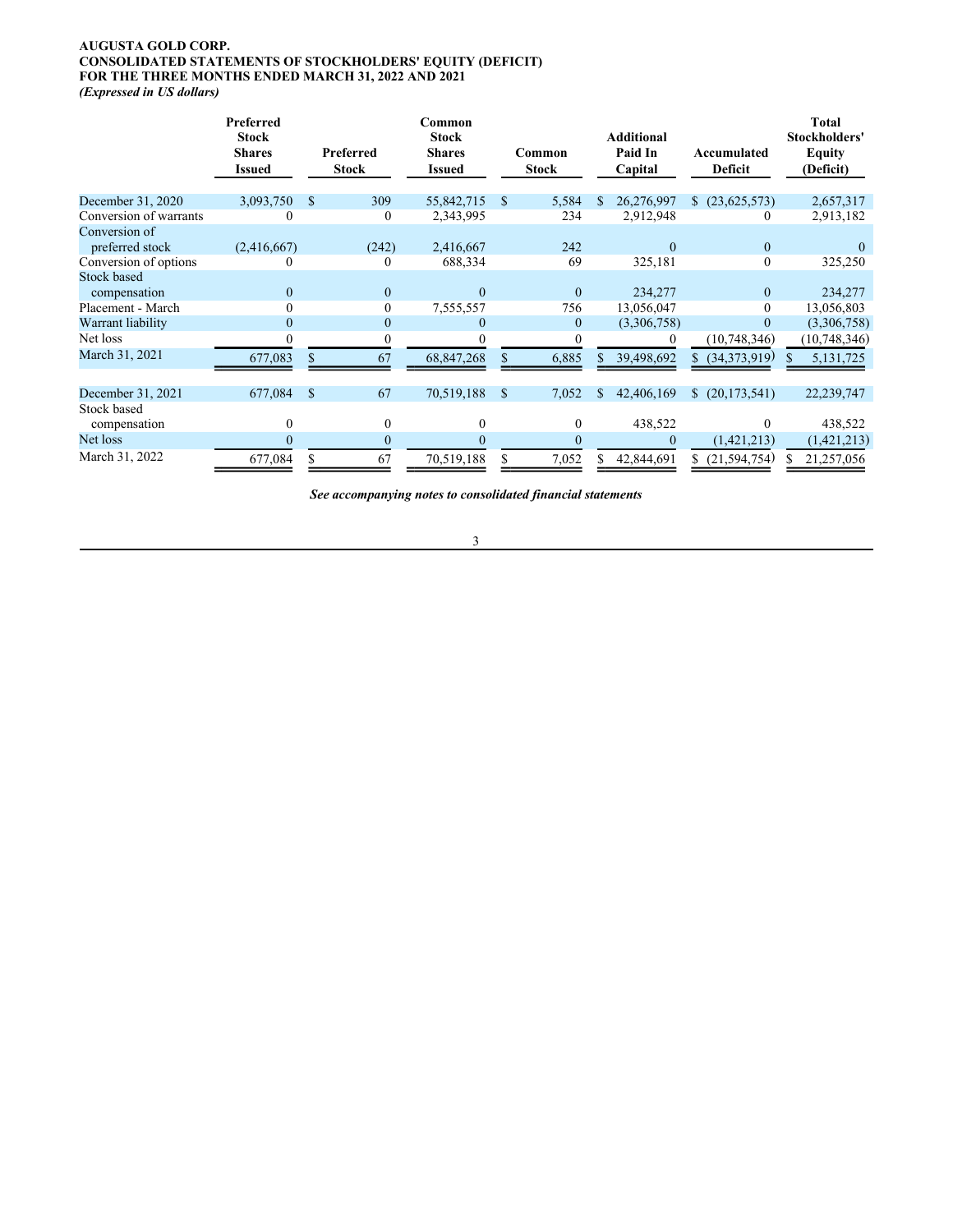# **AUGUSTA GOLD CORP. CONSOLIDATED STATEMENTS OF CASH FLOWS FOR THE THREE MONTHS ENDED MARCH 31, 2022 AND 2021** *(Expressed in US dollars)*

|                                                                            | <b>Three Months Ended</b> |                              |  |  |  |
|----------------------------------------------------------------------------|---------------------------|------------------------------|--|--|--|
|                                                                            | 3/31/22                   | 3/31/21                      |  |  |  |
| Cash flows from operating activities                                       |                           |                              |  |  |  |
| Net loss                                                                   | \$<br>(1,421,213)         | $\mathbb{S}$<br>(10,748,346) |  |  |  |
| Adjustments to reconcile net loss to net cash used in operating activities |                           |                              |  |  |  |
| Accretion expense                                                          | 7.099                     | 4,940                        |  |  |  |
| Depreciation expense                                                       | 11,014                    | 8,066                        |  |  |  |
| Revaluation of warrant liability                                           | 206,193                   | 7,007,886                    |  |  |  |
| Share based compensation                                                   | 438,522                   | 234,277                      |  |  |  |
| Change in operating assets and liabilities:                                |                           |                              |  |  |  |
| Prepaid expenses                                                           | 58,753                    | 113,167                      |  |  |  |
| Deposits                                                                   | $\theta$                  | 249,961                      |  |  |  |
| Accounts payable                                                           | 177,361                   | 366,309                      |  |  |  |
| Asset retirement obligation                                                | (35,014)                  | (47, 466)                    |  |  |  |
| Net cash used in operating activities                                      | (557, 285)                | (2,811,206)                  |  |  |  |
| Cash flows from investing activity                                         |                           |                              |  |  |  |
| Acquisition of mineral properties                                          | $\mathbf{0}$              | (176, 878)                   |  |  |  |
| Acquisition of equipment                                                   | $\boldsymbol{0}$          | (135,701)                    |  |  |  |
| Net cash used in investing activities                                      | $\mathbf{0}$              | (312,579)                    |  |  |  |
| Cash flows from financing activities                                       |                           |                              |  |  |  |
| Proceeds from private placement of stock                                   | $\overline{0}$            | 13,056,803                   |  |  |  |
| Proceeds from conversion of options                                        | $\overline{0}$            | 325,250                      |  |  |  |
| Proceeds from conversion of warrants                                       | $\mathbf{0}$              | 1,777,874                    |  |  |  |
| Net cash provided by financing activities                                  | $\boldsymbol{0}$          | 15,159,927                   |  |  |  |
| Net increase (decrease) in cash                                            | (557, 285)                | 12,036,142                   |  |  |  |
| Cash, beginning of period                                                  | 19,581,707                | 14,341,727                   |  |  |  |
| Cash, end of period                                                        | \$<br>19,024,422          | 26,377,869<br>S.             |  |  |  |
| Noncash investing and financing activities                                 |                           |                              |  |  |  |
| Interest and taxes paid                                                    | \$<br>$\Omega$            | S<br>$\mathbf{0}$            |  |  |  |
| Revaluation of asset retirement obligation                                 | \$<br>120,877             | <sup>\$</sup><br>631,702     |  |  |  |

*See accompanying notes to consolidated financial statements*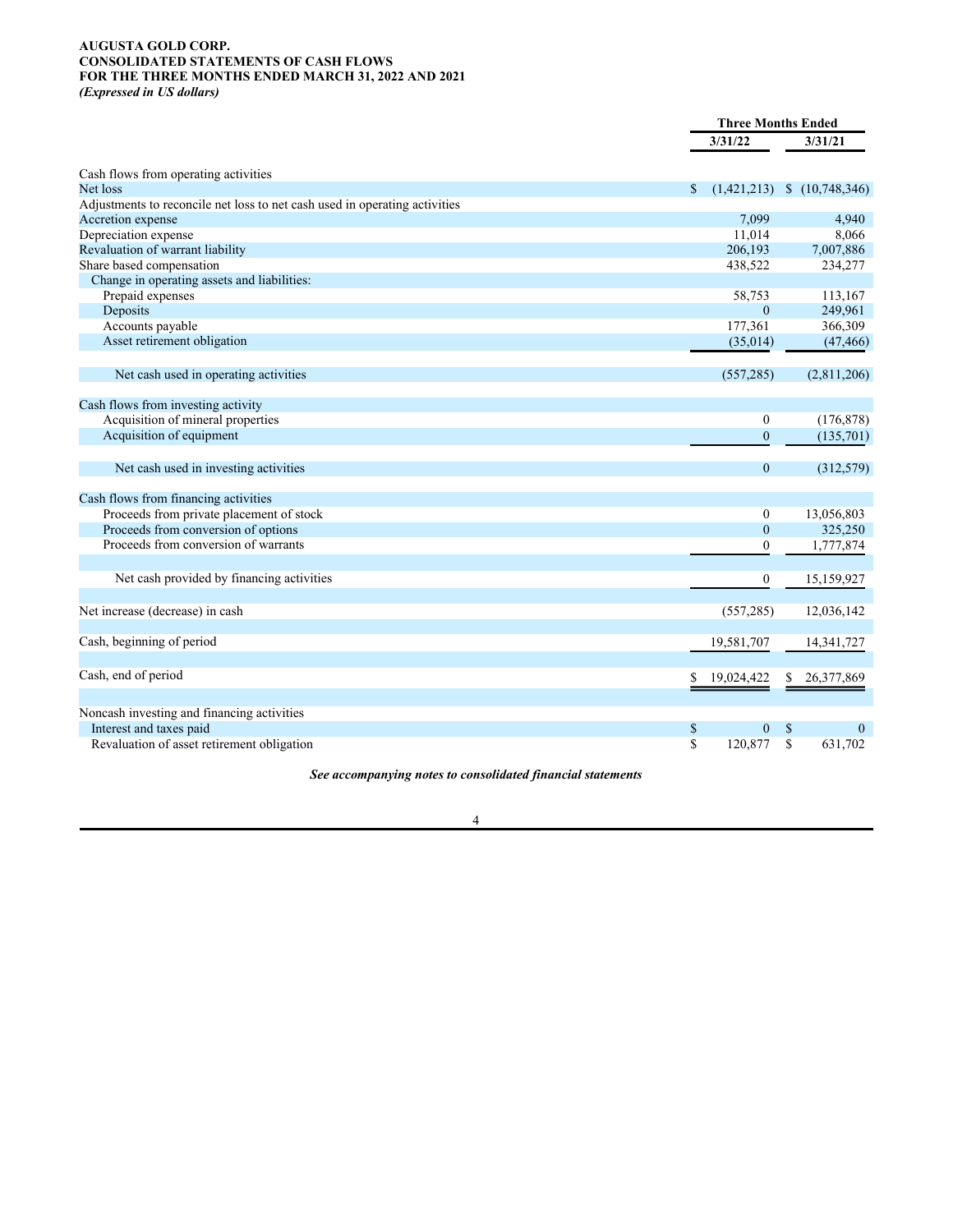### **NOTE 1 - NATURE OF BUSINESS AND SUMMARY OF SIGNIFICANT ACCOUNTING POLICIES**

Augusta Gold Corp. (formerly known as Bullfrog Gold Corp., the "Company") is a junior exploration company engaged in the acquisition and exploration of properties that may contain gold, silver, and other metals in the United States. The Company's target properties are those that have been the subject of historical exploration. The Company owns, controls or has acquired mineral rights on Federal patented and unpatented mining claims in the state of Nevada for the purpose of exploration and potential development of gold, silver, and other metals. The Company plans to review opportunities and acquire additional mineral properties with current or historic precious and base metal mineralization with meaningful exploration potential.

The Company's properties do not have any reserves. The Company plans to conduct exploration and engineering evaluation programs on these properties with the objective of ascertaining whether any of its properties contain economic concentrations of precious and base metals that are prospective for mining.

#### **Basis of Presentation and Statement of Compliance**

The accompanying consolidated financial statements (the "consolidated financial statements"), have been prepared in accordance with accounting principles generally accepted in the United States of America ("GAAP").

#### **Basis of Measurement**

These consolidated financial statements have been prepared on the going concern basis, under the historical cost convention, except for certain financial instruments that are measured at fair value as described herein.

#### **Principles of Consolidation**

The consolidated financial statements include the accounts of Augusta Gold Corp. and its wholly owned subsidiaries, Standard Gold Corp. ("Standard Gold"), Bullfrog Mines LLC ("Bullfrog Mines") and Rocky Mountain Minerals Corp. ("Rocky Mountain Minerals" or "RMM"). All significant inter-entity balances and transactions have been eliminated in consolidation.

### **Cash, Cash Equivalents and Concentration**

The Company considers all highly liquid investments with a maturity of three months or less when acquired to be cash equivalents. The Company places its cash with high credit quality financial institutions in the United States and Canada. On March 31, 2022, the Company's cash balance was approximately \$19,024,000. To reduce its risk associated with the failure of such financial institution, the Company will evaluate, as needed, the rating of the financial institution in which it holds deposits.

#### **Use of Estimates**

The preparation of financial statements in conformity with accounting principles generally accepted in the United States of America requires management to make estimates and assumptions that affect the reported amounts of assets and liabilities and disclosure of contingent assets and liabilities at the date of the financial statements and the reported amounts of revenues and expenses during the reporting period. Actual results could differ from those estimates. Estimates have been made for share based compensation, asset retirement obligation, warrant liability and whether acquisition of Bullfrog Mines constituted an asset acquisition or business combination.

## **Foreign Currency Translation**

The Company is exposed to currency risk on transactions and balances in currencies other than the functional currency. The Company has not entered any contracts to manage foreign exchange risk.

The functional currency of the Company and its subsidiaries is the US dollar; therefore, the Company is exposed to currency risk from financial assets and liabilities denominated in Canadian dollars.

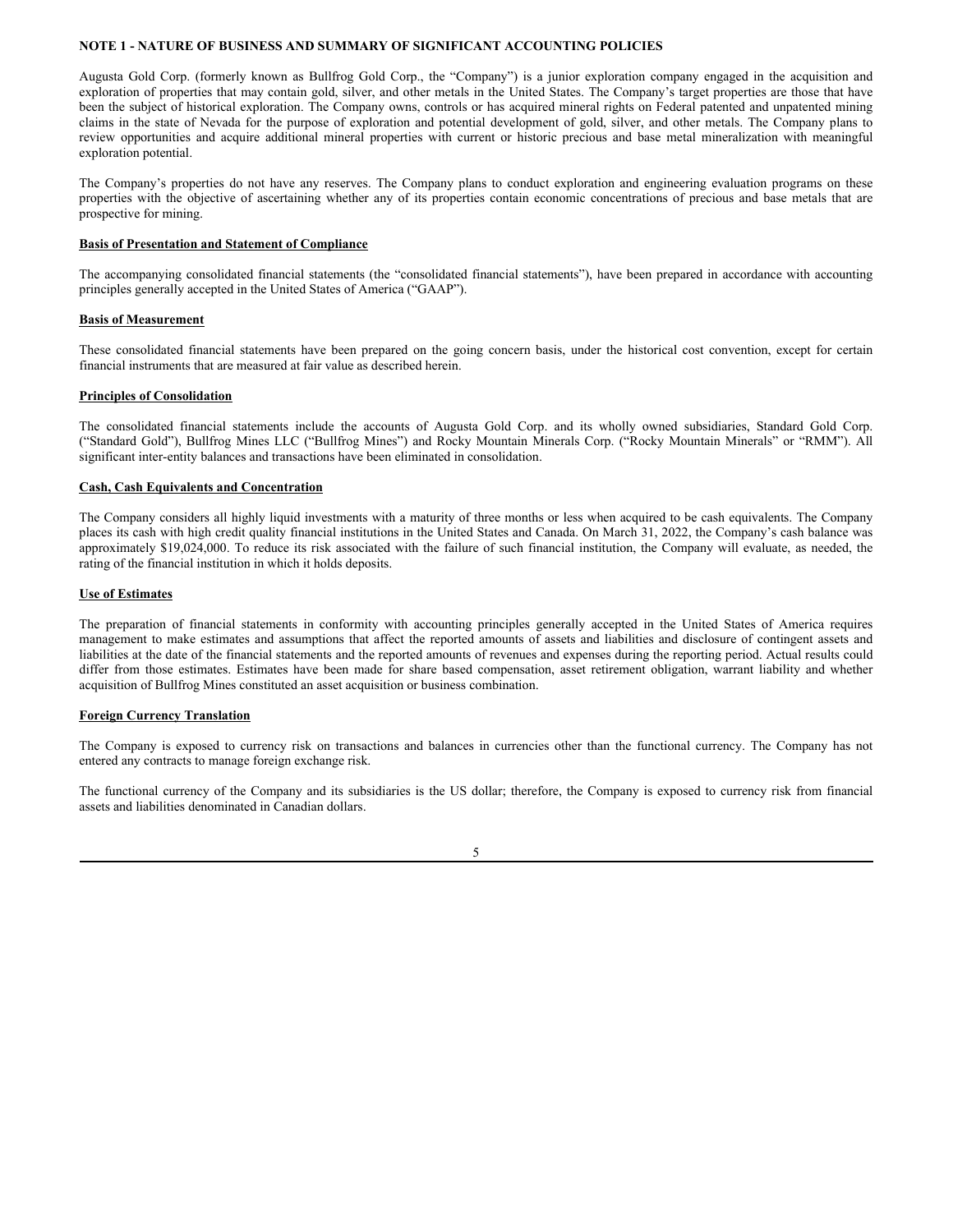# **Property and Equipment**

Property and equipment is stated at cost less accumulated depreciation and amortization. Depreciation and amortization is computed using the straight-line method over the estimated useful lives of the assets, which range from 5 to 15 years. Additions, renewals, and betterments that significantly extend the life of the asset are capitalized. Expenditures for repairs and maintenance are charged to expense as incurred. For assets sold or otherwise disposed of, the cost and related accumulated depreciation and amortization are removed from the accounts, and any related gain or loss is reflected in income for the period.

# **Leases**

The Company has adopted Financial Accounting Standards Board (FASB) ASU 2016-02, Leases (Topic 842), for reporting leases. Leases of 12 months or less will be accounted for similar to existing guidance for operating leases. For leases with a lease term greater than one year, the Company recognizes a lease asset for its right to use the underlying leased asset and a lease liability for the corresponding lease obligation.

# **Mineral Property Acquisition and Exploration Costs**

Mineral property exploration costs are expensed as incurred until economic reserves are quantified. To date, the Company has not established any proven or probable reserves on its mineral properties. Costs of lease, exploration, carrying and retaining unproven mineral lease properties are expensed as incurred. The Company has chosen to expense all mineral exploration costs as incurred given that it is still in the exploration stage. Once the Company has identified proven and probable reserves in its investigation of its properties and upon development of a plan for operating a mine, it would enter the development stage and capitalize future costs until production is established. When a property reaches the production stage, the related capitalized costs will be amortized over the estimated life of the probable-proven reserves. When the Company has capitalized mineral properties, these properties will be periodically assessed for impairment of value and any diminution in value. To date, the Company has not established the commercial feasibility of any exploration prospects; therefore, all exploration costs are being expensed. Costs of property and equipment acquisitions are being capitalized.

The Company is required to reclaim the property at the Bullfrog Project at the end of its useful life. In accordance with FASB ASC 410-20, Asset Retirement and Environmental Obligations, the Company recognized the fair value of a liability for an ARO in the amount of \$1,961,227. During the period ended March 31, 2022, we incurred certain costs related to the ARO estimate that has an effect on the accretion and estimated costs.

|                               |    | 2022      |    | 2021      |
|-------------------------------|----|-----------|----|-----------|
| Balance, January 1            | Ъ. | 1,868,265 | Ъ. | 1,135,700 |
| Accretion                     |    | 7.099     |    | 4.940     |
| Costs applied to ARO balance  |    | (35,014)  |    | (47, 466) |
| Change in estimates           |    | 120,877   |    | 631,702   |
| Balance, March 31 (current)   |    | 1,039,786 |    |           |
| Balance, March 31 (long term) |    | 921,441   |    | 1,724,876 |
|                               |    |           |    |           |
| Life of mine                  |    | 2028      |    | 2028      |
| Discount rate                 |    | $2.4\%$   |    | 1.7%      |
| Inflation rate                |    | $2.0\%$   |    | 1.8%      |

Although the ultimate amounts for future site reclamation and remediation are uncertain, the best estimate of these obligations was based on information available, including current legislation, third-party estimates, and management estimates. The amounts and timing of the mine closure obligations will vary depending on several factors including future operations and the ultimate life of the mine, future economic conditions, and changes in applicable environmental regulations.

At March 31, 2022, the estimated future cash flows have been determined using real cash flows and discounted using a rate of 2.4% and a total undiscounted amount for the estimated future cash flows is \$2,042,046.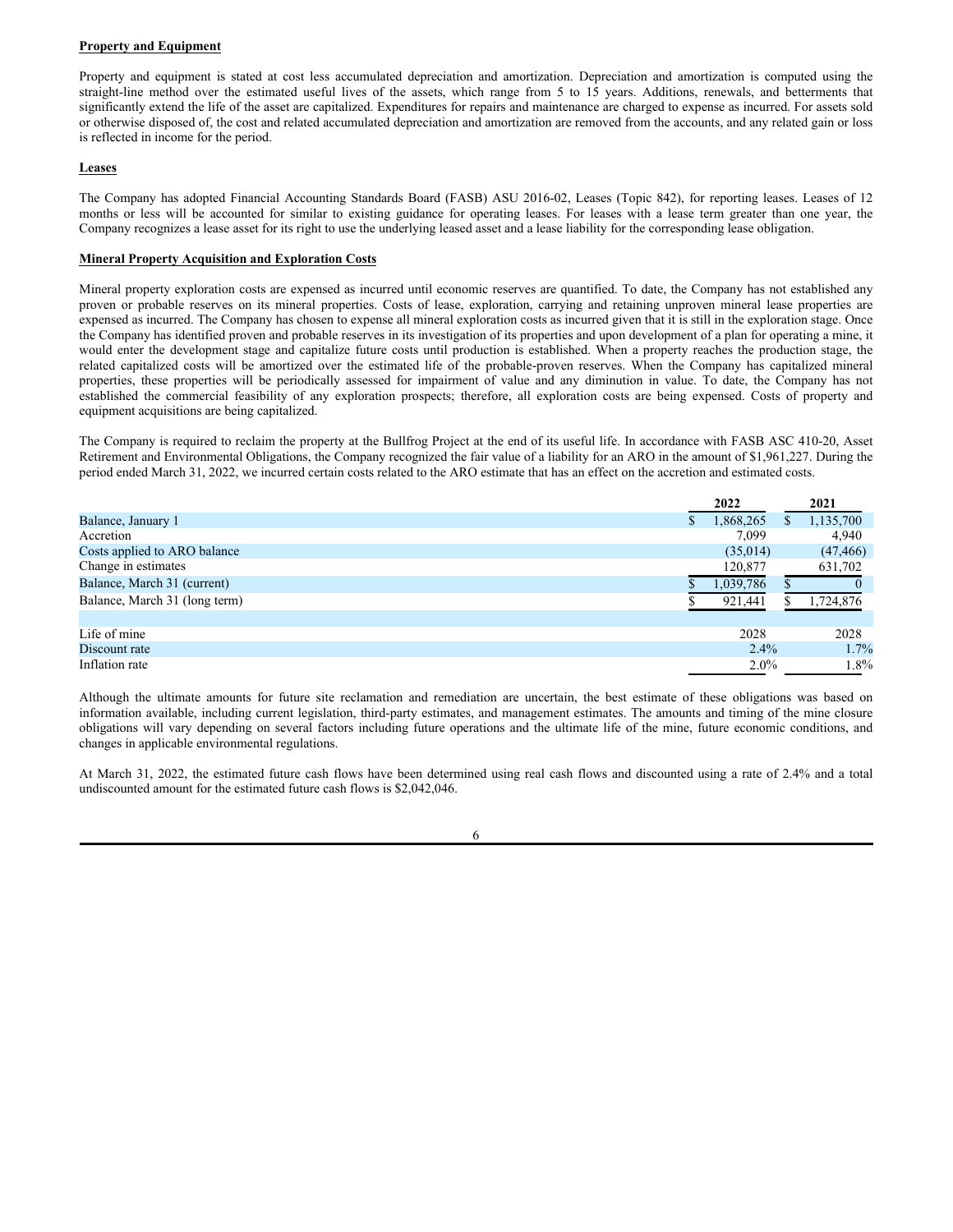### **Fair Value of Financial Instruments**

Fair value is defined as the exchange price that would be received for an asset or paid to transfer a liability (an exit price) in the principal or most advantageous market for the asset or liability in an orderly transaction between market participants on the measurement date. There are three levels of inputs that may be used to measure fair value:

Level 1 - Valuation based on quoted market prices in active markets for identical assets and liabilities.

Level 2 - Valuation based on quoted market prices for similar assets and liabilities in active markets.

Level 3 - Valuation based on unobservable inputs that are supported by little or no market activity, therefore requiring management's best estimate of what market participants would use as fair value.

The fair value of cash, deposits and accounts payable approximates their carrying values due to their short term to maturity. The warrant liabilities are measured using level 3 inputs (Note 4).

### **Income Taxes**

Income taxes are accounted for under the asset and liability method in accordance with ASC 740, "Income Taxes". Deferred tax assets and liabilities are recognized for the future tax consequences attributable to differences between the financial carrying amounts of existing assets and liabilities and their respective tax bases as well as operating loss and tax credit carry forwards. Deferred tax assets and liabilities are measured using enacted tax rates expected to apply to taxable income in the periods in which those temporary differences are expected to be recovered or settled. The effect on deferred tax assets and liabilities of a change in tax rates is recognized in income in the period that includes the enactment date. Deferred tax assets are reduced by a valuation allowance to the extent that the recoverability of the asset is unlikely to be recognized.

The Company reports a liability, if any, for unrecognized tax benefits resulting from uncertain tax positions taken, or expected to be taken, in an income tax return. The Company has elected to classify interest and penalties related to unrecognized income tax benefits, if and when required, as part of income tax expense in the statement of operations. No liability has been recorded for uncertain income tax positions, or related interest or penalties as of December 31, 2021 and December 31, 2020. The periods ended December 31, 2021, 2020, 2019, 2018 and 2017 are open to examination by taxing authorities.

#### **Long Lived Assets**

The Company assesses the impairment of long-lived assets whenever events or changes in circumstances indicate that the carrying value may not be recoverable. When the Company determines that the carrying value of long-lived assets may not be recoverable based upon the existence of one or more indicators of impairment and the carrying value of the asset cannot be recovered from projected undiscounted cash flows, the Company records an impairment charge. The Company measures any impairment based on a projected discounted cash flow method using a discount rate determined by management to be commensurate with the risk inherent in the current business model. Significant management judgment is required in determining whether an indicator of impairment exists and in projecting cash flows.

#### **Preferred Stock**

The Company accounts for its preferred stock under the provisions of the ASC on Distinguishing Liabilities from Equity, which sets forth the standards for how an issuer classifies and measures certain financial instruments with characteristics of both liabilities and equity. This standard requires an issuer to classify a financial instrument that is within the scope of the standard as a liability if such financial instrument embodies an unconditional obligation to redeem the instrument at a specified date and/or upon an event certain to occur. The Company has determined that its preferred stock does not meet the criteria requiring liability classification as its obligation to redeem these instruments is not based on an event certain to occur. Future changes in the certainty of the Company's obligation to redeem these instruments could result in a change in classification.

#### **Stock-Based Compensation**

Stock-based compensation is accounted for based on the requirements of the Share-Based Payment Topic of ASC 718 which requires recognition in the consolidated financial statements of the cost of employee and director services received in exchange for an award of equity instruments over the period the employee or director is required to perform the services in exchange for the award (presumptively, the vesting period). This ASC also requires measurement of the cost of employee and director services received in exchange for an award based on the grant-date fair value of the award.

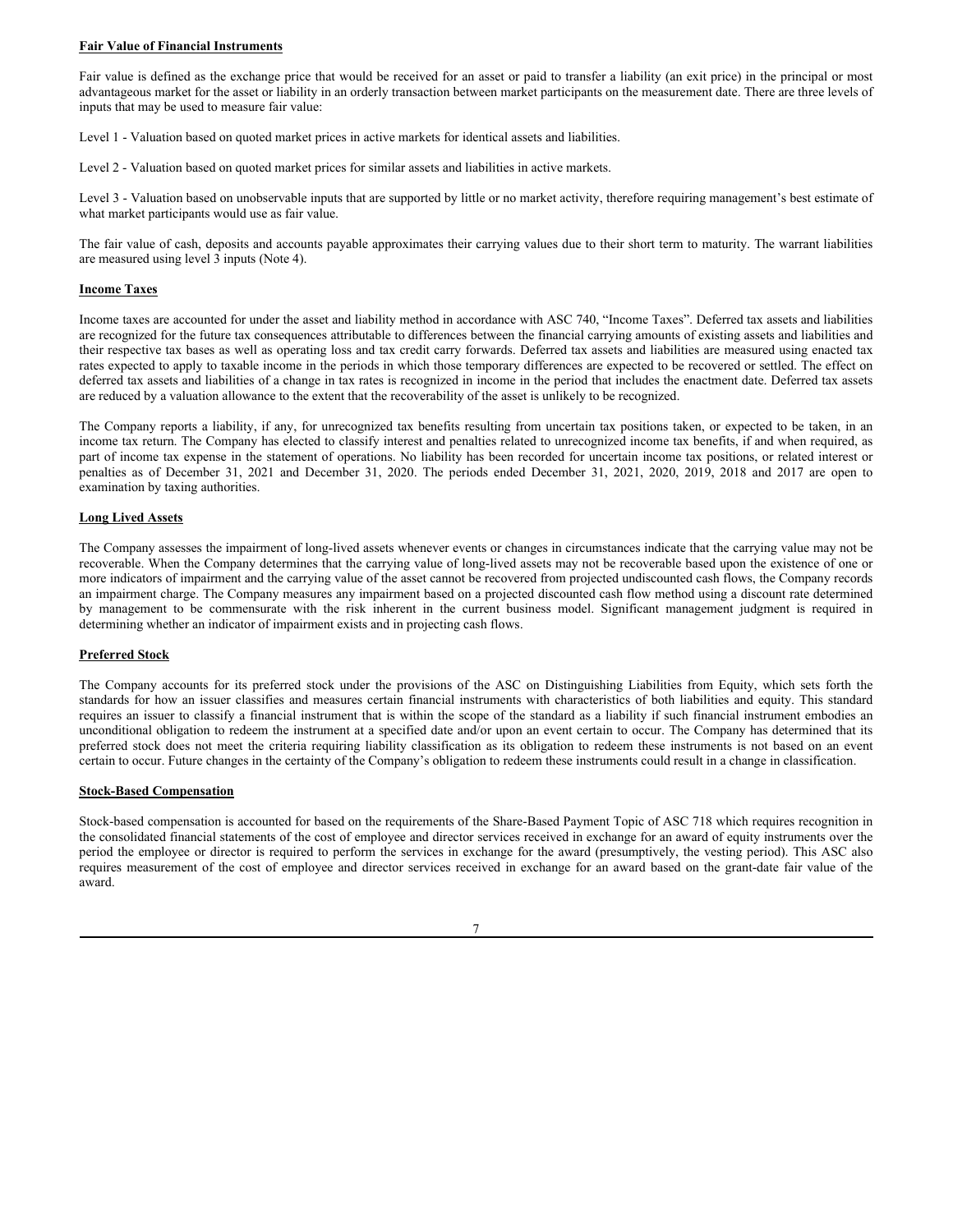The estimated fair value of each stock option as of the date of grant was calculated using the Black-Scholes pricing model. The Company estimates the volatility of its common stock at the date of grant based on Company stock price history. The Company determines the expected life based on the simplified method given that its own historical share option exercise experience does not provide a reasonable basis for estimating expected term. The Company uses the risk-free interest rate on the implied yield currently available on U.S. Treasury issues with an equivalent remaining term approximately equal to the expected life of the award. The Company has never paid any cash dividends on its common stock and does not anticipate paying any cash dividends in the foreseeable future. The shares of common stock subject to the stock-based compensation plan shall consist of unissued shares, treasury shares or previously issued shares held by any subsidiary of the Company, and such number of shares of common stock are reserved for such purpose.

# **Derivative Financial Instruments**

The Company accounts for derivative instruments in accordance with Financial Accounting Standards Board ("FASB") ASC 815, Derivatives and Hedging ("ASC 815"), which requires additional disclosures about the Company's objectives and strategies for using derivative instruments, how the derivative instruments and related hedged items are accounted for, and how the derivative instruments and related hedging items affect the financial statements. The Company does not use derivative instruments to hedge exposures to cash flow, market, or foreign currency risk. Terms of convertible debt and equity instruments are reviewed to determine whether or not they contain embedded derivative instruments that are required under ASC 815 to be accounted for separately from the host contract and recorded on the balance sheet at fair value. The fair value of derivative liabilities, if any, is required to be revalued at each reporting date, with corresponding changes in fair value recorded in current period operating results. Pursuant to ASC 815, an evaluation of specifically identified conditions is made to determine whether the fair value of warrants issued is required to be classified as equity or as a derivative liability.

Certain warrants are treated as derivative financial liabilities. The estimated fair value, based on the Black-Scholes model, is adjusted on a quarterly basis with gains or losses recognized in the statement of loss and comprehensive loss. The Black-Scholes model is based on significant assumptions such as volatility, dividend yield, expected term and liquidity discounts

## **Earnings (Loss) per Common Share**

The Company incurred net losses during the three months ended March 31, 2022 and 2021. As such, the Company excluded the following from computation as the effect would be anti-dilutive:

|                  | 3/31/2022  | 3/31/2021  |
|------------------|------------|------------|
| Options          | 4,800,002  | 6,050,000  |
| Warrants         | 31,211,119 | 33,099,098 |
| Preferred shares | 677,084    | 677,084    |
| Total            | 36,688,205 | 39,826,182 |

# **Risks and Uncertainties**

Since the formation of the Company, it has not generated any revenues. As an early-stage company, the Company is subject to all the risks inherent in the initial organization, financing, expenditures, complications and delays inherent in a new business. Our business is dependent upon the implementation of our business plan. There can be no assurance that our efforts will be successful or that we will ultimately be able to generate revenue or attain profitability.

Natural resource exploration, and exploring for gold, is a business that by its nature is very speculative. There is a strong possibility that we will not discover gold or any other mineralization which can be mined or extracted at a profit. Even if we do discover gold or other deposits, the deposit may not be of the quality or size necessary for us or a potential purchaser of the property to make a profit from mining it. Few properties that are explored are ultimately developed into producing mines. Unusual or unexpected geological formations, geological formation pressures, fires, power outages, labor disruptions, flooding, explosions, cave-ins, landslides and the inability to obtain suitable or adequate machinery, equipment or labor are just some of the many risks involved in mineral exploration programs and the subsequent development of gold deposits.

The Company business is exploring for gold and other minerals. If the Company discovers commercially exploitable gold or other deposits, revenue from such discoveries will not be generated unless the gold or other minerals are actually mined.

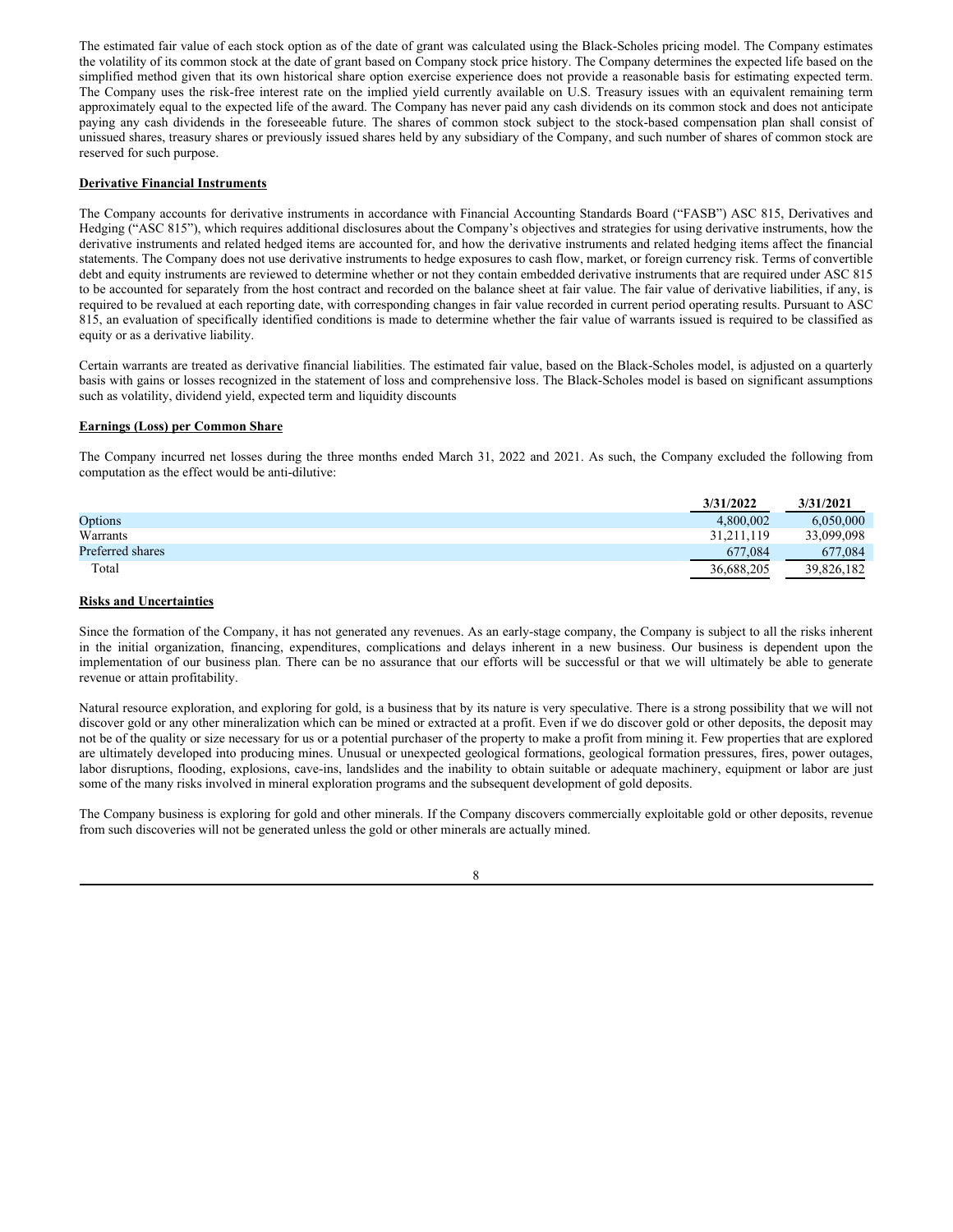Mining operations in the United States are subject to many different federal, state, and local laws and regulations, including stringent environmental, health and safety laws. In the event operational responsibility is assumed for mining our properties, the Company may be unable to comply with current or future laws and regulations, which can change at any time. Changes to these laws may adversely affect any of the Company potential mining operations. Moreover, compliance with such laws may cause substantial delays and require capital outlays greater than those the Company anticipate, adversely affecting any potential mining operations. Future mining operations, if any, may also be subject to liability for pollution or other environmental damage. The Company may choose to not be insured against this risk because of high insurance costs or other reasons.

The Company's exploration and development activities may be affected by existing or threatened medical pandemics, such as the novel coronavirus (COVID-19). A government may impose strict emergency measures in response to the threat or existence of an infectious disease, such as the emergency measures imposed by governments of many countries and states in response to the COVID-19 virus pandemic. As such, there are potentially significant economic and social impacts of infectious diseases, including but not limited to the inability of the Company to develop and operate as intended, shortage of skilled employees or labor unrest, inability to access sufficient healthcare, significant social upheavals or unrest, disruption to operations, supply chain shortages or delays, travel and trade restrictions, government or regulatory actions or inactions (including but not limited to, changes in taxation or policies, or delays in permitting or approvals, or mandated shut downs), declines in the price of precious metals, capital markets volatility, availability of credit, loss of investor confidence and impact on economic activity in affected countries or regions. In addition, such pandemics or diseases represent a serious threat to maintaining a skilled workforce in the mining industry and could be a major healthcare challenge for the Company. There can be no assurance that the Company or the Company's personnel will not be impacted by these pandemic diseases and the Company may ultimately see its workforce productivity reduced or incur increased medical costs/insurance premiums as a result of these health risks. COVID-19 is rapidly evolving and the effects on the mining industry and the Company are uncertain. The Company may not be able to accurately predict the impact of infectious disease, including COVID-19, or the quantum of such risks. There can be no assurance that the Company will not be impacted by adverse consequences that may be brought about by pandemics on global financial markets, which may reduce resources, share prices and financial liquidity and may severely limit the financing capital available to the Company.

#### **Recent Accounting Pronouncements**

The Company is not aware of any recent accounting pronouncements expected to have a material impact on the consolidated financial statements.

## **NOTE 2 - MINERAL PROPERTIES AND EQUIPMENT**

|                                  |    | <b>Mineral</b><br>properties |              | <b>Plant</b> and<br>equipment |    | Total      |
|----------------------------------|----|------------------------------|--------------|-------------------------------|----|------------|
| Cost                             |    |                              |              |                               |    |            |
| As of December 31, 2020          | S. | 11,130,976                   | <sup>S</sup> | 25,625                        | S. | 11,156,601 |
| Change in ARO estimate           |    | 866,638                      |              | $\Omega$                      |    | 866,638    |
| <b>Additions</b>                 |    | 79,897                       |              | 312,579                       |    | 392,476    |
| As of December 31, 2021          |    | 12,077,511                   |              | 338,204                       |    | 12,415,715 |
| Change in ARO estimate           |    | 120,877                      |              | $\theta$                      |    | 120,877    |
| <b>Additions</b>                 |    | 0                            |              | 0                             |    | $\bf{0}$   |
| As of March 31, 2022             |    | 12,198,388                   |              | 338,204                       | S. | 12,536,592 |
| <b>Accumulated depreciation</b>  |    |                              |              |                               |    |            |
| As of December 31, 2020          | \$ | $\overline{0}$               | \$           | 632                           | \$ | 632        |
| Depreciation expense             |    |                              |              | 44,057                        |    | 44,057     |
| As of December 31, 2021          |    | $\theta$                     |              | 44,689                        |    | 44,689     |
| Depreciation expense             |    | $\Omega$                     |              | 11,014                        |    | 11,014     |
| As of March 31, 2022             |    |                              |              | 55,703                        |    | 55,703     |
| Net book value on March 31, 2022 |    | 12,198,388                   | S.           | 282,501                       | S. | 12,480,889 |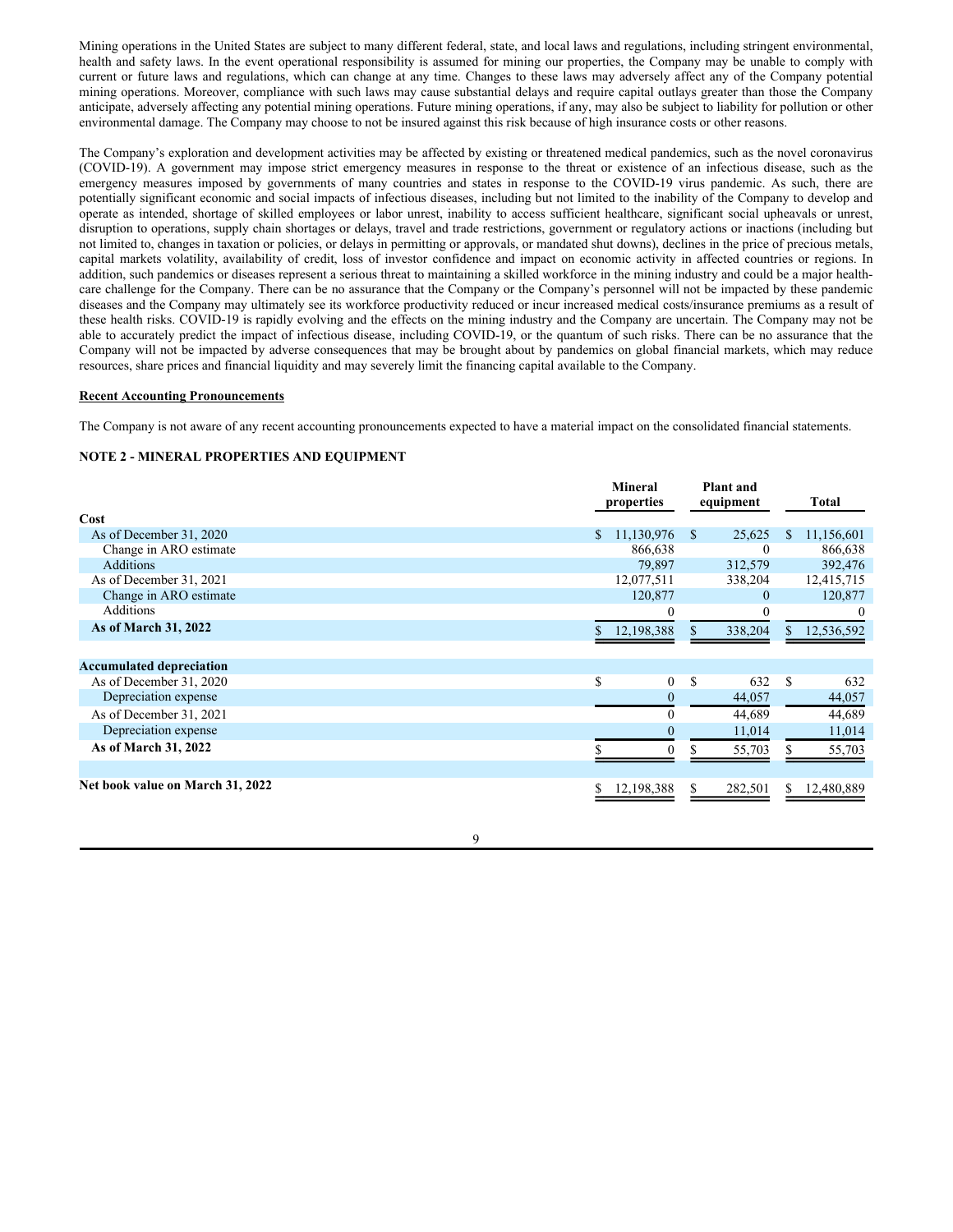On October 26, 2020, the Company completed its acquisition of Bullfrog Mines pursuant to the Membership Interest Purchase Agreement (the "MIPA") among the Company, Homestake Mining Company of California ("Homestake"), and Lac Minerals (USA) LLC ("Lac Minerals" and together with Homestake, the "Barrick Parties").

Pursuant to the MIPA, the Company purchased from the Barrick Parties all of the equity interests in Bullfrog Mines LLC for aggregate consideration of (i) 9,100,000 units of the Company, each unit consisting of one share of common stock of the Company and one four-year warrant purchase one share of common stock of the Company at an exercise price of C\$1.80 (such number of units and exercise price are set out on a pre Reverse Stock Split basis), (ii) a 2% net smelter returns royalty (the "Barrick Royalty") granted on all minerals produced from all of the patented and unpatented claims (subject to the adjustments set out below), pursuant to a royalty deed, dated October 26, 2020 by and among Bullfrog Mines and the Barrick Parties (the "Royalty Deed"), (iii) the Company granting indemnification to the Barrick Parties pursuant to an indemnity deed, dated October 26, 2020 by and among the Company, the Barrick Parties and Bullfrog Mines, and (iv) certain investor rights, including anti-dilution rights, pursuant to the investor rights agreement dated October 26, 2020, among the Company, Augusta Investments Inc., and Barrick Gold Corporation.

Pursuant to the Royalty Deed, the Barrick Royalty is reduced to the extent necessary so that royalties burdening any individual parcel or claim included in the Barrick Properties on October 26, 2020, inclusive of the Barrick Royalty, would not exceed 5.5% in the aggregate, provided that the Barrick Royalty in respect of any parcel or claim would not be less than 0.5%, even if the royalties burdening a parcel or claim included in the Barrick Properties would exceed 5.5%.

The following is the consideration paid in the acquisition, which was allocated entirely to mineral properties:

#### **Consideration:**

| Grant date fair value of 9,100,000 units issued | 8.342.880 |
|-------------------------------------------------|-----------|
| Transaction fees                                | 97.571    |
| Asset retirement obligation                     | 1,130,631 |
| <b>Total</b>                                    | 9,571,082 |

# **NOTE 3 - STOCKHOLDER'S EQUITY**

On January 11, 2021, the Company filed a Certificate of Amendment to its Certificate of Incorporation to change the name of the Company to "Augusta Gold Corp." and effect a reverse stock split of the Company's shares of common stock on the basis of one (1) post-split share for every six (6) pre-split shares (the "Reverse Stock Split").

On January 26, 2021, the Certificate of Amendment went effective. As a result of the Reverse Stock Split, every six (6) shares of the Company's issued and outstanding common stock, par value \$0.0001 was converted into one (1) share of common stock, par value \$0.0001. There was no change in the par value of the common stock. The Reverse Stock Split did not change the authorized number of shares of common stock or preferred stock of the Company.

No fractional shares were issued in connection with the Reverse Stock Split. Stockholders who otherwise would be entitled to receive fractional shares because they hold a number of pre-Reverse Stock Split shares of the Company's common stock not evenly divisible by six (6), had the number of post-Reverse Split Shares of the Company's common stock to which they were entitled rounded up to the next whole number of shares of the Company's common stock. No stockholders received cash in lieu of fractional shares.

All share information has been retrospectively restated for the Reverse Stock Split.

Pursuant to the terms of the Company's Series B Convertible Preferred Stock (the "Series B Preferred Shares"), the conversion price/terms at which Series B Preferred Shares may be converted into shares of common stock were proportionately adjusted to reflect the Reverse Stock Split by dividing the number of pre-Reverse Stock Split shares acquirable upon conversion of Series B Preferred Shares by six (6). In addition, pursuant to their terms, a proportionate adjustment was made to the per share exercise price, multiplying the price by six (6), and number of shares issuable, dividing the number of shares issuable by six (6), under all of the Company's outstanding stock options and warrants to purchase shares of common stock, and the number of shares reserved for issuance pursuant to the Company's equity compensation plans was reduced proportionately.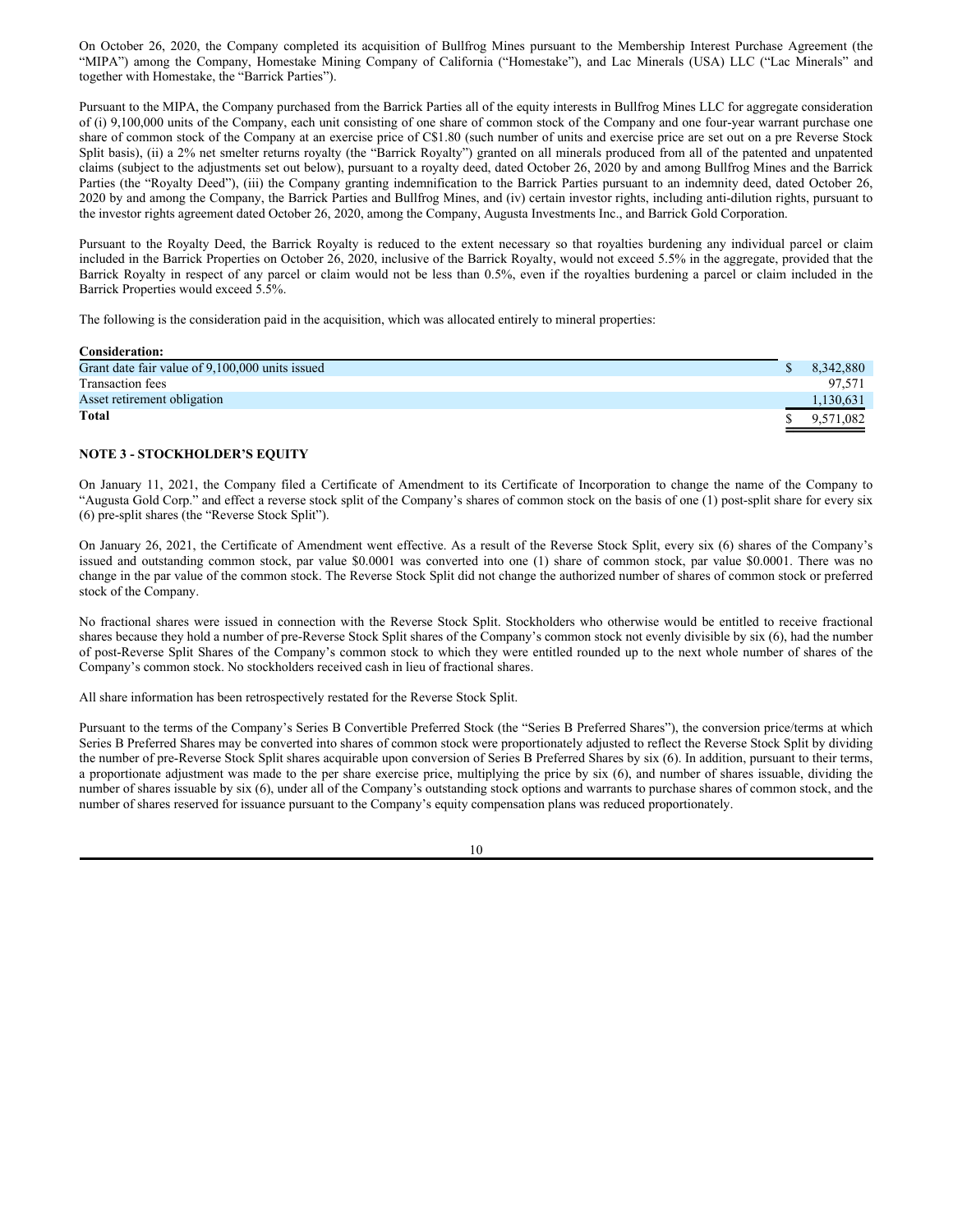# **Recent Sales of Unregistered Securities**

On March 4, 2021, the Company closed a private placement (the "Private Placement") of units of the Company (the "Units") at a price of C\$2.25 per Unit ("Offering Price"), each Unit comprised of one share of common stock of the Company (a "Unit Share") and one half of one common stock purchase warrant (each full warrant, a "Warrant"). Each Warrant entitles the holder to acquire one share of common stock (a "Warrant Share") at an exercise price of C\$2.80 per Warrant Share for a period of three (3) years from the date of issuance.

Pursuant to the Private Placement, the Company issued 7,555,557 Unit Shares and 3,777,784 Warrants for gross aggregate proceeds of C\$17 million. Finders' fees of C\$450,000 were paid in connection with the Private Placement.

In addition to the above, the Company issued the following common shares for the twelve months ending December 31, 2021:

### **Options converted to common shares**

| Date        | <b>Shares</b> | Price |
|-------------|---------------|-------|
| January-21  | 295,833       | 0.15  |
| January-21  | 333,334       | 0.82  |
| February-21 | 59,167        | 0.15  |

#### **Warrants converted to common shares**

| Date        | <b>Shares</b> |            |     | Price |
|-------------|---------------|------------|-----|-------|
| January-21  | 387,467       | CAD        |     | 1.20  |
| January-21  | 266,685       |            |     | 0.60  |
| January-21  | 83,333        |            | ъ   | 0.90  |
| February-21 | 573,174       | CAD        | S   | 1.20  |
| February-21 | 941,669       |            | ЭĐ. | 0.60  |
| March-21    | 41,667        | CAD        | S   | 1.20  |
| March-21    | 50,000        |            |     | 0.60  |
| April-21    | 41,667        | <b>CAD</b> | S   | 1.20  |
| April-21    | 312,501       |            | D   | 0.90  |
| $May-21$    | 41,667        | <b>CAD</b> | S   | 1.20  |
| $May-21$    | 1,229,167     |            | .Ъ  | 0.90  |
| October-21  | 6,500         | CAD        | \$. | 1.20  |
| December-21 | 40,418        | <b>CAD</b> | S   | 1.20  |

#### **Preferred shares converted to common shares**

| Date       | <b>Chaves</b><br>эниг |
|------------|-----------------------|
| January-21 | 0.00 <sub>1</sub>     |

## **Convertible Preferred Stock**

In August 2011, the Board of Directors designated 5,000,000 shares of Preferred Stock as Series A Preferred Stock. Each share of Series A Preferred Stock is convertible into one share of common stock at the option of the preferred holder. The Series A Preferred Stock is not entitled to receive dividends and does not possess redemption rights. The Company is prohibited from effecting the conversion of the Series A Preferred Stock to the extent that, as a result of the conversion, the holder of such shares would beneficially own more than 4.99% (or, if this limitation is waived by the holder upon no less than 61 days prior notice to us, 9.99%) in the aggregate of the issued and outstanding shares of our common stock. The holders of the Company's Series A Preferred Stock are also entitled to certain liquidation preferences upon the liquidation, dissolution or winding up of the business of the Company.

In October 2012, the Board of Directors designated 5,000,000 shares of Preferred Stock as Series B Preferred Stock. In July 2016, the Board of Directors increased the total Series B Preferred Stock designated to 7,500,000. Each share of Series B Preferred Stock is convertible into one share of common stock at the option of the preferred holder. The Series B Preferred Stock is not entitled to receive dividends and does not possess redemption rights. The Company is prohibited from effecting the conversion of the Series B Preferred Stock to the extent that, as a result of the conversion, the holder of such shares would beneficially own more than 4.99% (which may be increased or waived upon no less than 61 days prior notice) in the aggregate of the issued and outstanding shares of our common stock. For a period of 24 months from the issue date, the holder of Series B Preferred Stock were entitled to price protection as determined in the subscription agreement. The Company has evaluated this embedded lower price issuance feature in accordance with ASC 815 and determined that it is clearly and closely related to the host contract and is therefore accounted for as an equity instrument.

As of March 31, 2022, the Company had outstanding shares of Series B Preferred Stock convertible into 677,084 shares of common stock.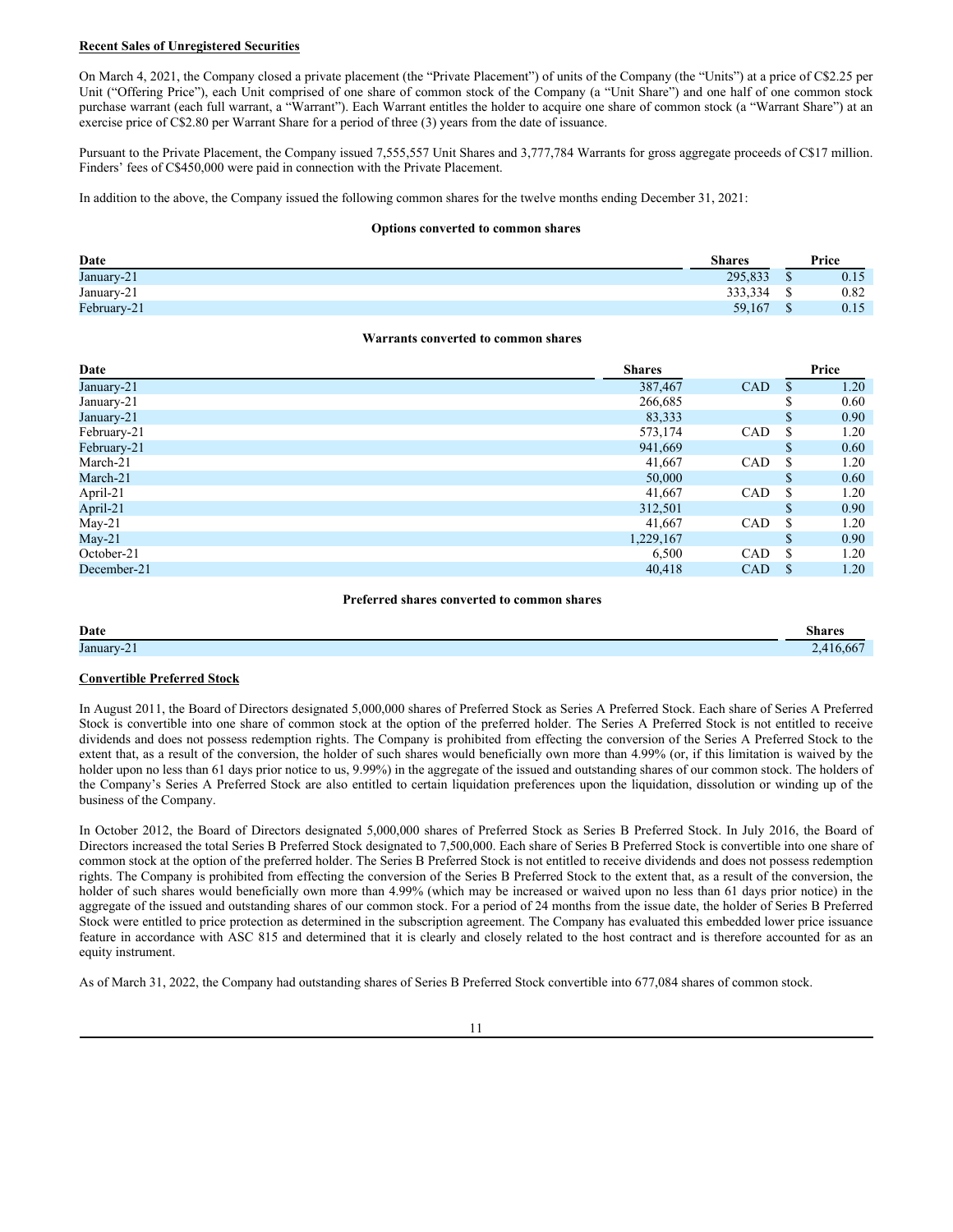## **Common Stock Options**

On February 22, 2021, the Company's Board of Directors approved a new stock option plan (the "Plan"). The aggregate number of shares of common stock of the Company (a "Share") that may be reserved for issuance pursuant to the Plan shall not exceed 10% of the number of Shares issued and outstanding from time to time.

The Company granted 4,075,000 options to officers and employees of the Company, pursuant to the terms of the Company's Stock Option Plan. The Black Scholes option pricing model was used to estimate the aggregate fair value of the February 2021 officers and employees' options of \$4,440,080 with the following inputs:

|           |                         | Expected     |            | <b>Risk Free</b>     |
|-----------|-------------------------|--------------|------------|----------------------|
| Options   | <b>Exercise Price</b>   | Life         | /olatilitv | <b>Interest Rate</b> |
| 4,075,000 | $\bigcap$<br>3.00<br>◡╜ | years<br>ر.ر | 70.1%      | 0.22%                |

The Company granted 1,750,000 options to directors of the Company, pursuant to the terms of the Company's Stock Option Plan. The Black Scholes option pricing model was used to estimate the aggregate fair value of the February 2021 directors' options of \$1,874,166 with the following inputs:

|          |                      | Expected                                 |                        | <b>Risk Free</b>     |
|----------|----------------------|------------------------------------------|------------------------|----------------------|
| Options  | Price<br>'xercise    | Life<br>____                             | /olatilit <sup>-</sup> | <b>Interest Rate</b> |
| .750.000 | $\sim$<br>3.00<br>◡╜ | $\sim$ $\sim$ $\sim$<br>years<br>ر ے . ر | 71<br>1.4%             | 0.22%                |

The Company granted 500,000 options to an officer of the Company, pursuant to the terms of the Company's Stock Option Plan. The Black Scholes option pricing model was used to estimate the aggregate fair value of the August 2021 options of \$209,961 with the following inputs:

|         |                                 | txpected      |                    | <b>Risk Free</b>     |
|---------|---------------------------------|---------------|--------------------|----------------------|
| )ptions | <b>Exercise Price</b>           | Life          | <b>v</b> olatility | <b>Interest Rate</b> |
| 500,000 | $\sim$ $\sim$<br>$3.00\,$<br>◡╜ | years<br>ر. ر | 68.8%              | $0.40\%$             |

For the three months ended March 31, 2022, the Company recognized share-based compensation expense related to the stock options of \$438,522. The options are vested based on years of service, with certain options vested after two years and other options vested after three years.

A summary of the stock options as of March 31, 2022, and changes during the periods are presented below:

|                                       | Number of<br><b>Options</b> | Weighted<br>Average<br><b>Exercise</b><br>Price | Weighted<br>Average<br>Remaining<br>Contractual<br>Life<br>(Years) | Aggregate<br><b>Intrinsic</b><br>Value |
|---------------------------------------|-----------------------------|-------------------------------------------------|--------------------------------------------------------------------|----------------------------------------|
| Balance at December 31, 2020          | 913.336                     | 0.57                                            | 6.26                                                               | 1,286,650                              |
| Exercised                             | 688,334                     | 0.47                                            | $\theta$                                                           | $\theta$                               |
| Issued                                | 6,325,000                   | 3.00<br>$\mathbb{C}\mathbb{S}$                  | $\theta$                                                           | $\overline{0}$                         |
| Canceled                              | 1,750,000                   | 3.00<br>C\$                                     | 0                                                                  | $\Omega$                               |
| Balance at December 31, 2021          | 4,800,002                   | 2.30                                            | 4.36                                                               | 29,817                                 |
| Exercised                             |                             | 0.00                                            | 0                                                                  | $\theta$                               |
| <b>Issued</b>                         | $\theta$                    | 0.00                                            | $\theta$                                                           | $\theta$                               |
| Canceled                              |                             | 0.00                                            | $\theta$                                                           | $\Omega$                               |
| Balance at March 31, 2022             | 4,800,002                   | 2.33                                            | 4.11                                                               | 29,817                                 |
| Options exercisable at March 31, 2022 | 1,875,002                   | 2.22                                            | 4.30                                                               | 29.817                                 |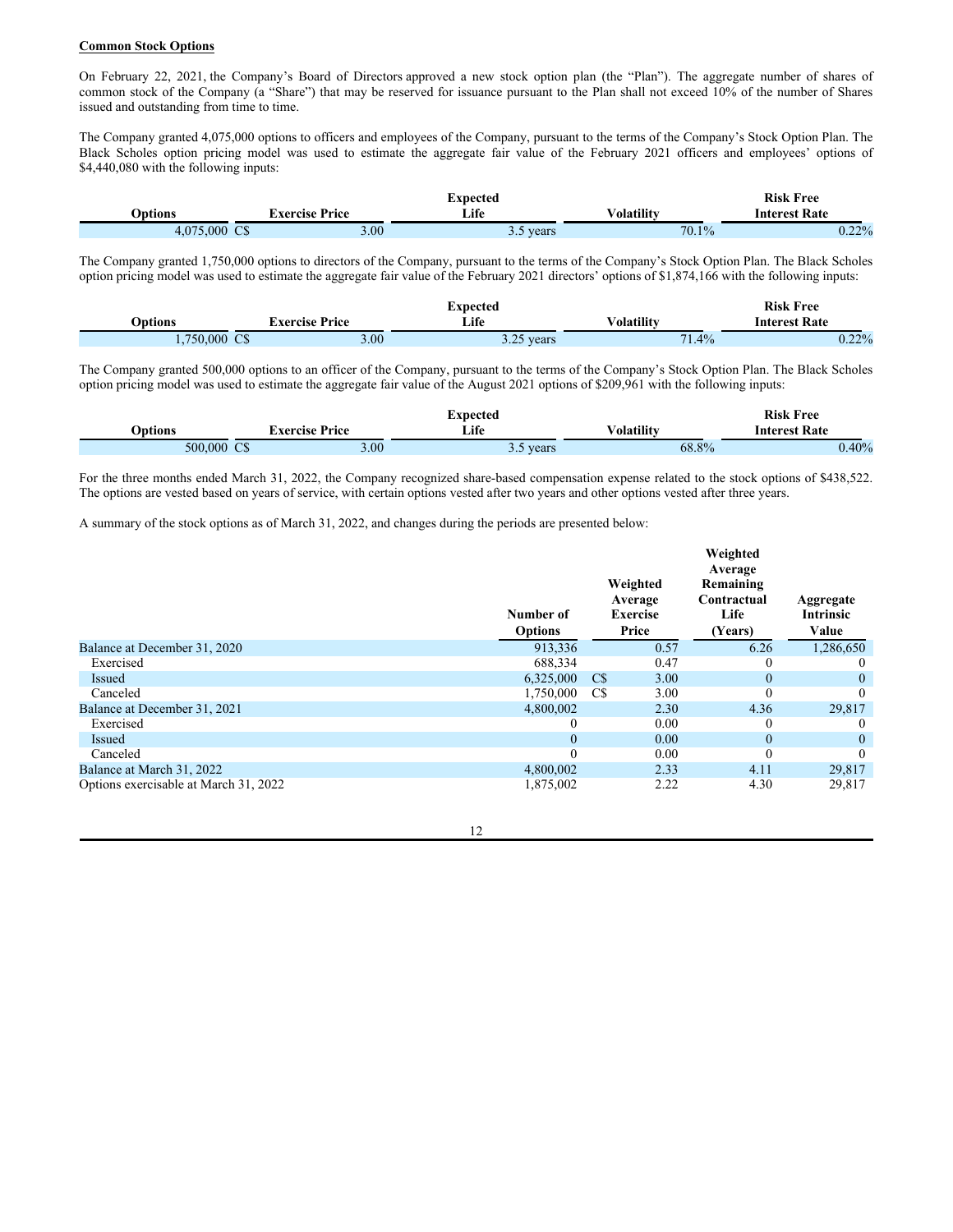Total outstanding warrants of 31,211,119 as of March 31, 2022 were as follows:

|                              |     |           |       | <b>Warrants Issued</b> |     |                | <b>Total</b> |
|------------------------------|-----|-----------|-------|------------------------|-----|----------------|--------------|
| Warrants issued              |     | 1,434,522 |       | 27,433,335             |     | 3,777,784      | 32,645,641   |
| Issued date                  |     | 1/16/2020 |       | 10/26/2020             |     | 3/4/2021       |              |
| <b>Expiration</b> date       |     | 1/15/2022 |       | 10/26/2024             |     | 3/4/2024       |              |
| Exercise price (Canadian \$) | C\$ | 1.20      | - C\$ | .80                    | C\$ | 2.80           |              |
|                              |     |           |       |                        |     |                |              |
| Balance at December 31, 2021 |     | 216,076   |       | 27,433,335             |     | 3,777,784      | 31,427,195   |
| Exercised                    |     |           |       |                        |     | $\Omega$       |              |
| Issued                       |     |           |       |                        |     | 0              | $\Omega$     |
| Expired                      |     | 216,076   |       |                        |     | $\overline{0}$ | 216,076      |
| Balance at March 31, 2022    |     |           |       | 27,433,335             |     | 3,777,784      | 31,211,119   |

# **NOTE 4 - DERIVATIVE FINANCIAL INSTRUMENTS**

The October 2020 Warrants and March 2021 Warrants have an exercise price in Canadian dollars while the Company's functional currency is US dollars. Therefore, in accordance with ASU 815 - Derivatives and Hedging, the October 2020 Warrants and March 2021 Warrants have a derivative liability value.

The value of the October 2020 Warrants of \$11,439,156 has been calculated on the date of issuance of October 26, 2020 using Black-Scholes valuation technique. For the three months ending March 31, 2022 the warrant liability was valued at \$7,287,540 with the following assumptions:

|                                   | 10/26/20 | 12/31/21  | 3/31/22   |
|-----------------------------------|----------|-----------|-----------|
| Fair market value of common stock | l.26     | 0.95      | 0.97      |
| Exercise price                    | 1.38     | 1.42      | 1.44      |
| Term                              | 4 years  | 2.8 years | 2.6 years |
| Volatility range                  | 68.4%    | 78.8%     | 82.1%     |
| Risk-free rate                    | 0.18%    | $0.97\%$  | 2.45%     |

The value of the March 2021 Warrants of \$3,306,758 has been calculated on the date of issuance of March 4, 2021 using Black-Scholes valuation technique. For the three months ending March 31, 2022 the warrant liability was valued at \$679,410 with the following assumptions:

|                                   | 3/4/21   | 12/31/21  | 3/31/22  |
|-----------------------------------|----------|-----------|----------|
| Fair market value of common stock | 1.97     | 0.95      | 0.97     |
| Exercise price                    | 2.21     | 2.22      | 2.24     |
| Term                              | 3 years  | 2.2 years | .9 years |
| Volatility range                  | 72.7%    | 81.8%     | 75.4%    |
| Risk-free rate                    | $0.32\%$ | 0.73%     | 2.28%    |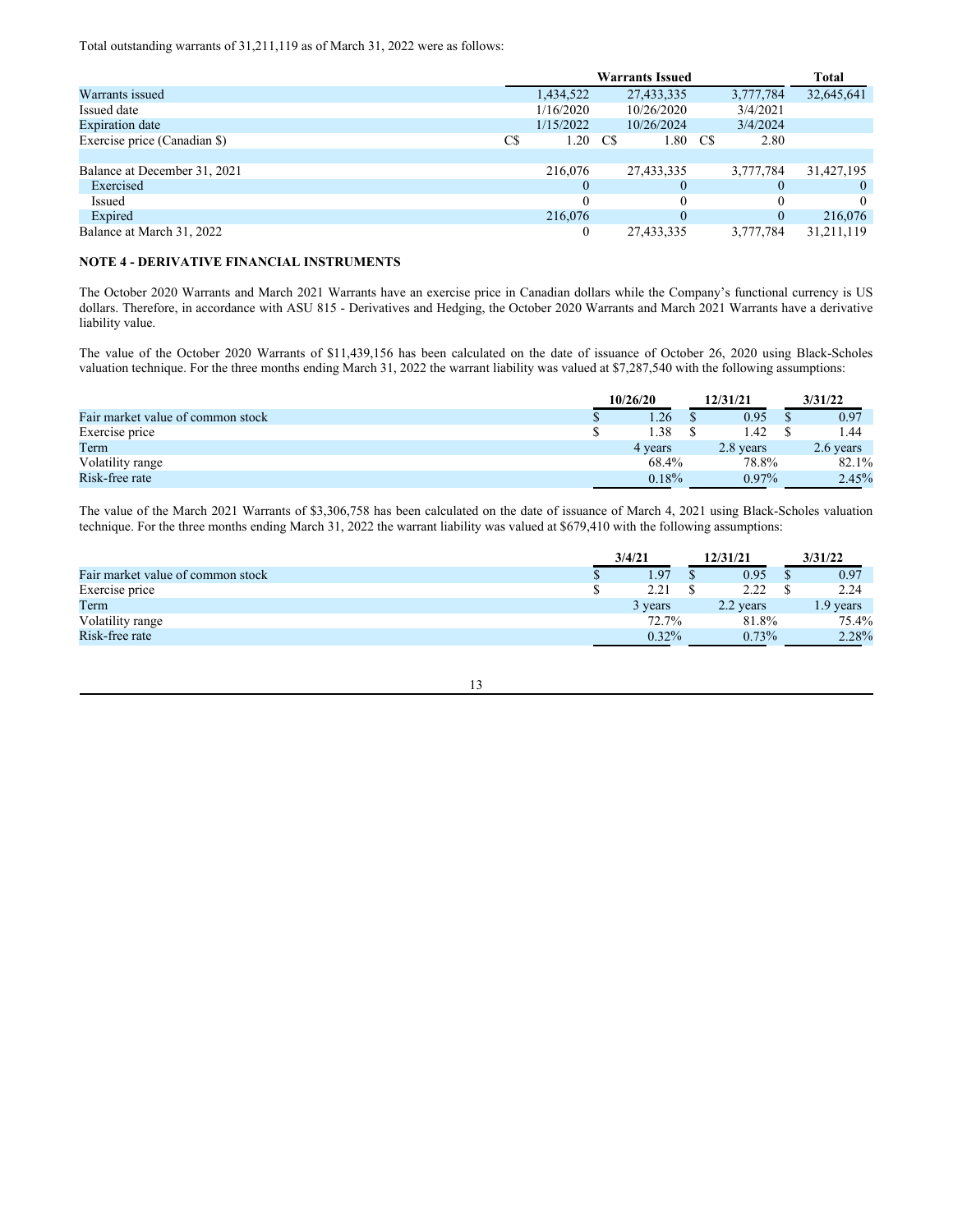#### **NOTE 5 - RELATED PARTY**

On October 26, 2020, the Company entered an arrangement to share office space, equipment, personnel, consultants and various administrative services with other companies related by virtue of certain directors and management in common. These services have been provided through a management company equally owned by each company party to the arrangement. Costs incurred by the management company are allocated and funded by the shareholders of the management company based on time incurred and use of services. If the Company's participation in the arrangement is terminated, the Company will be obligated to pay its share of the rent payments for the remaining term of the office space rental agreement.

The Company was charged for the following with respect to this arrangement for the three months ended March 31, 2022 and 2021:

|                       | <b>Three Months Ended</b> |           |  |           |
|-----------------------|---------------------------|-----------|--|-----------|
|                       |                           | 3/31/2022 |  | 3/31/2021 |
| Salaries and benefits |                           | 88,257    |  | 376,321   |
| Office                |                           | 10,840    |  | 76,379    |
| Operating expenses    |                           | 7.920     |  | 66,227    |
| Total                 |                           | 107,017   |  | 518,927   |

The Company is committed to payments for office leases premises through 2024 in the total amount of approximately \$160,000 based on the Company's current share of rent paid. The Company is jointly liable for rent payments and uses the assets jointly. Payments by fiscal year are:

| 2022  | ٨Đ | 56,466  |
|-------|----|---------|
| 2023  |    | 56,466  |
| 2024  |    | 47,055  |
| Total |    | 159,987 |

For the three months ended March 31, 2022, the Company recognized share-based payments expense to related parties of \$438,522 and for the three months ended March 31, 2021 of \$234,277.

### **NOTE 6 - COMMITMENTS AND CONTINGENCIES**

On July 1, 2017, RMM entered a 30-year Mineral Lease (the "Lunar Lease") with Lunar Landing, LLC ("Lunar") involving 24 patented mining claims situated in the Bullfrog Mining District, Nye County, Nevada. Lunar owns a 100% undivided interest in the mining claims.

Under the Lunar Lease, RMM shall expend as minimum work commitments of \$50,000 per year starting in 2017 until a cumulative of \$500,000 of expense has been incurred. If RMM fails to perform its obligations under the Lunar Lease, and in particular fails to make any payment due to Lunar thereunder, Lunar may declare RMM in default by giving RMM written notice of default which specifies the obligation(s) which RMM has failed to perform. If RMM fails to remedy a default in payment within fifteen (15) days of receiving the notice of default or fails to remedy or commence to remedy any other default within thirty (30) days of receiving notice, Lunar may terminate the Lunar Lease and RMM shall peaceably surrender possession of the properties to Lunar. Notice of default or of termination shall be in writing and served in accordance with the Lunar Lease. RMM has made all required payments and has paid Lunar \$90,000 as of March 31, 2022 and makes lease payments on the following schedule:

|                                 | Annual  |
|---------------------------------|---------|
|                                 | Lease   |
|                                 | Payment |
| <b>Years Ending December 31</b> | (S)     |
| 2019-2022                       | 16,000  |
| 2023-2027                       | 21,000  |
| 2028-2032                       | 25,000  |
| 2033-2037                       | 30,000  |
| 2038-2042                       | 40,000  |
| 2043-2047                       | 45,000  |

On October 29, 2014, RMM entered into an Option Agreement (the "Mojave Option") with Mojave Gold Mining Corporation ("Mojave"). Mojave holds the purchase rights to 100% of 12 patented mining claims located in Nye County, Nevada. This property is contiguous to the Company's Bullfrog Project and covers approximately 156 acres, including the northeast half of the M-S pit mined by Barrick Gold in the 1990s.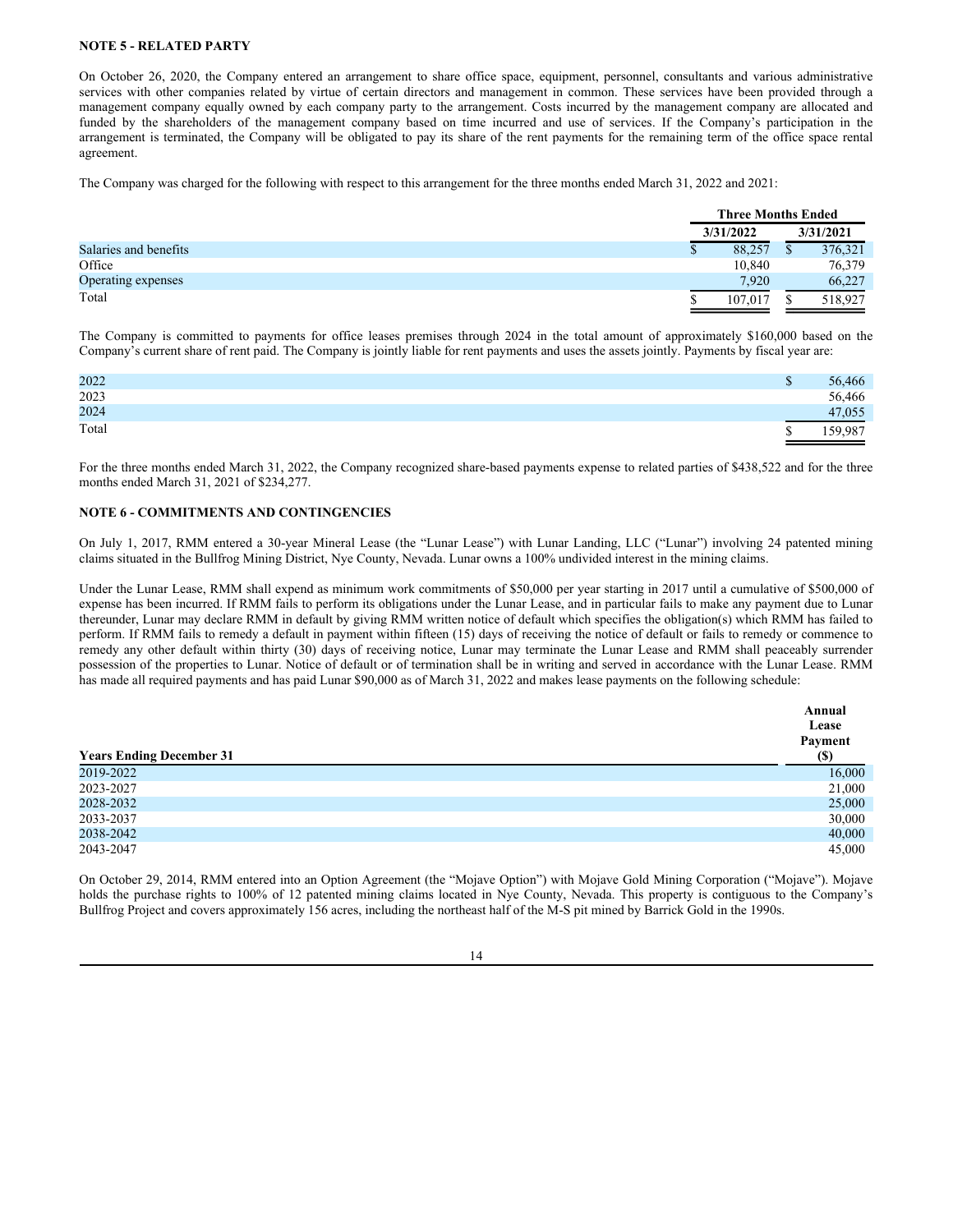Mojave granted to RMM the sole and immediate working right and option with respect to the property until the 10th anniversary of the closing date, to earn a 100% interest in and to the property free and clear of all charges encumbrances and claims, except a sliding scale Net smelter return (or NSR) royalty.

In order to maintain in force, the working right and option granted to RMM, and to exercise the Mojave Option, the Company issued Mojave 750,000 shares of Company common stock and paid \$16,000 in October 2014, and RMM must pay to Mojave a total of \$190,000 over the next 10 years of which the Company has made all required payments and paid \$130,000 as of March 31, 2022. Future payments will be due as follows:

|                            | Annual |         |
|----------------------------|--------|---------|
| <b>Payment due October</b> |        | Payment |
| 2022                       |        | 30,000  |
| 2023                       |        | 30,000  |

On March 23, 2015, Rocky Mountain Minerals Corp. a wholly owned subsidiary of the Company, entered into a Mineral Lease and Option to Purchase Agreement with Barrick Bullfrog Inc. involving patented mining claims, unpatented mining claims, and mill site claims located approximately four miles west of Beatty, Nevada. As discussed in note 2, this agreement was terminated and replaced with the aforementioned MIPA.

On December 9, 2020, Bullfrog Mines entered into an option agreement with Abitibi Royalties (USA) Inc. ("Abitibi") granting Bullfrog Mines the option (the Abitibi Option) to acquire forty-three unpatented lode mining claims to the south of the Bullfrog deposit. Bullfrog Mines made an initial and second annual payment to Abitibi of C\$25,000 and C\$50,000 and can exercise the Abitibi Option by:

- Paying to Abitibi C\$75,000 in cash or shares of Company common stock by December 9, 2022; and
- Granting to Abitibi a 2% net smelter royalty on the claims subject to the Abitibi Option by December 9, 2022, of which Bullfrog Mines would have the option to purchase 0.5% for C\$500,000 on or before December 9, 2030.

In order to exercise the Abitibi Option, Bullfrog Mines is also required to keep the underlying claims in good standing.

The Company is from time to time involved in various legal proceedings related to its business. Except as disclosed here in, management does not believe that adverse decisions in any pending or threatened proceedings or that amounts that may be required to be paid by reason thereof will have a material adverse effect on the Company's financial condition or results of operations.

# **NOTE 7 - SUBSEQUENT EVENTS**

The Company announced on April 21, 2022 that it has entered into an agreement to acquire the Reward Project, located just seven miles from the Company's Bullfrog Project in Nevada. The Company will purchase the Reward Project from Waterton Nevada Splitter LLC ("Waterton") for the following consideration:

- \$12.5M cash paid on closing of the Transaction ("Closing") with cash on hand;
- \$15.0M comprised of 7,800,000 Augusta Gold shares paid on Closing with the remaining payable at the time of Augusta Gold's next equity financing, in cash or Augusta Gold shares, provided the additional amount of shares does not result in Waterton owning more than 9.99% of Augusta Gold's issued and outstanding shares; and
- \$17.5M cash paid within 90 days of Closing (the "Deferred Payment"), which is backstopped by the Company's Executive Chairman and significant shareholder, Mr. Richard Warke.

Closing of the Transaction is subject to several conditions, including receipt of all required regulatory approvals.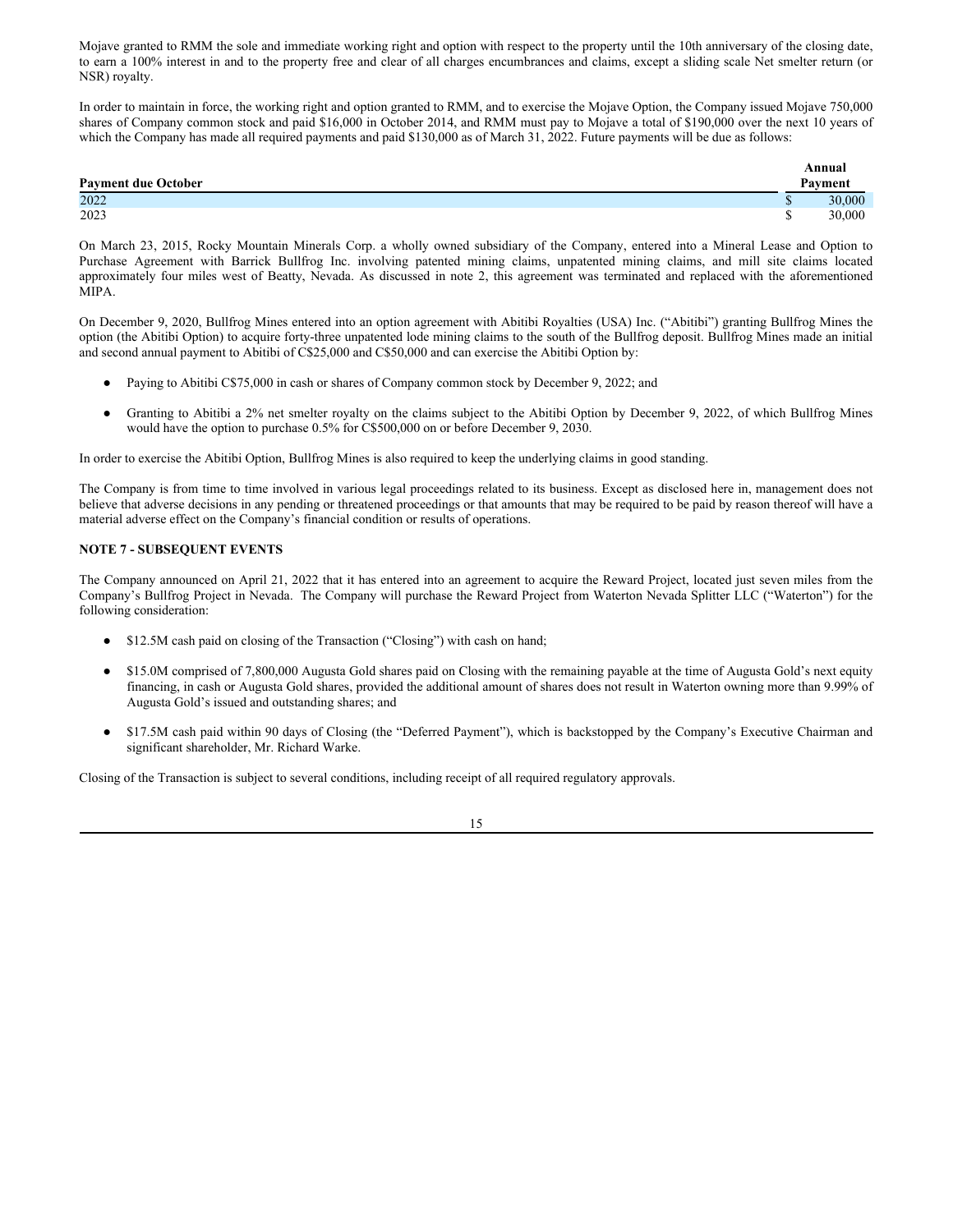### **ITEM 2 - MANAGEMENT'S DISCUSSION AND ANALYSIS OF FINANCIAL CONDITION AND RESULTS OF OPERATIONS**

*Certain statements in this Management's Discussion and Analysis ("MD&A"), other than purely historical information, including estimates, projections, statements relating to our business plans, objectives and expected operating results, and the assumptions upon which those statements are based, are "forward-looking statements". Forward-looking statements generally can be identified by the use of forward-looking terminology such as "may," "would," "expect," "intend," "could," "estimate," "should," "anticipate," or "believe," and similar expressions. Forward-looking statements are based on current expectations and assumptions that are subject to risks and uncertainties which may cause actual results to differ materially from the forward-looking statements. We undertake no obligation to update or revise publicly any forward-looking statements, whether as a result of new information, future events, or otherwise, except as may be required under applicable law. Readers should carefully review the risk factors and related notes included under Item 1A of our Annual Report on Form 10-K for the year ended December 31, 2021, filed with the Securities and Exchange Commission on March 17, 2022.*

*The following MD&A is intended to help readers understand the results of our operation and financial condition, and is provided as a supplement to, and should be read in conjunction with, our Interim Unaudited Financial Statements and the accompanying Notes to Interim Unaudited Financial Statements under Part 1, Item 1 of this Quarterly Report on Form 10-Q.*

*Unless otherwise indicated or unless the context otherwise requires, all references in this document to "we," "us," "our," the "Company," and similar expressions refer to Augusta Gold Corp., and depending on the context, its subsidiaries.*

#### **Company History and Recent Events**

#### **General Corporate Overview**

Augusta Gold is an exploration stage gold company focused on building a long-term business that delivers stakeholder value through developing the Company's Bullfrog Gold Project and pursing accretive merger and acquisition opportunities. We are focused on exploration and advancement of gold exploration and potential development projects, which may lead to gold production or strategic transactions such as joint venture arrangements with other mining companies or sales of assets for cash and/or other consideration. At present we are in the exploration stage and do not mine, produce or sell any mineral products and we do not currently generate cash flows from mining operations.

The Bullfrog Gold Project is located approximately 120 miles north-west of Las Vegas, Nevada and 4 miles west of Beatty, Nevada. The Company owns, controls or has acquired mineral rights on federal patented and unpatented mining claims in the State of Nevada for the purpose of exploration and potential development of gold, silver, and other metals. The Company plans to review opportunities and acquire additional mineral properties with current or historic precious and base metal mineralization with meaningful exploration potential.

The Company is led by a management team and board of directors with a proven track record of success in financing and developing mining assets and delivering shareholder value.

#### **Recent Development of the Business**

On October 9, 2020, the Company entered into a membership interest purchase agreement (the "MIPA") among the Company, Homestake Mining Company of California ("Homestake"), and Lac Minerals (USA) LLC ("Lac Minerals" and together with Homestake, the "Barrick Parties").

Pursuant to the MIPA, the Company agreed to purchase from the Barrick Parties, and the Barrick Parties agreed to sell to the Company, all of the equity interests (the "Equity Interests") in Bullfrog Mines LLC ("Bullfrog Mines"), the successor by conversion of Barrick Bullfrog Inc. (the "Acquisition Transaction").

The Acquisition Transaction closed on October 26, 2020. Through the Company's acquisition of the Equity Interests, the Company acquired rights to 1,500 acres of land adjoining the Company's Bullfrog Gold deposit.

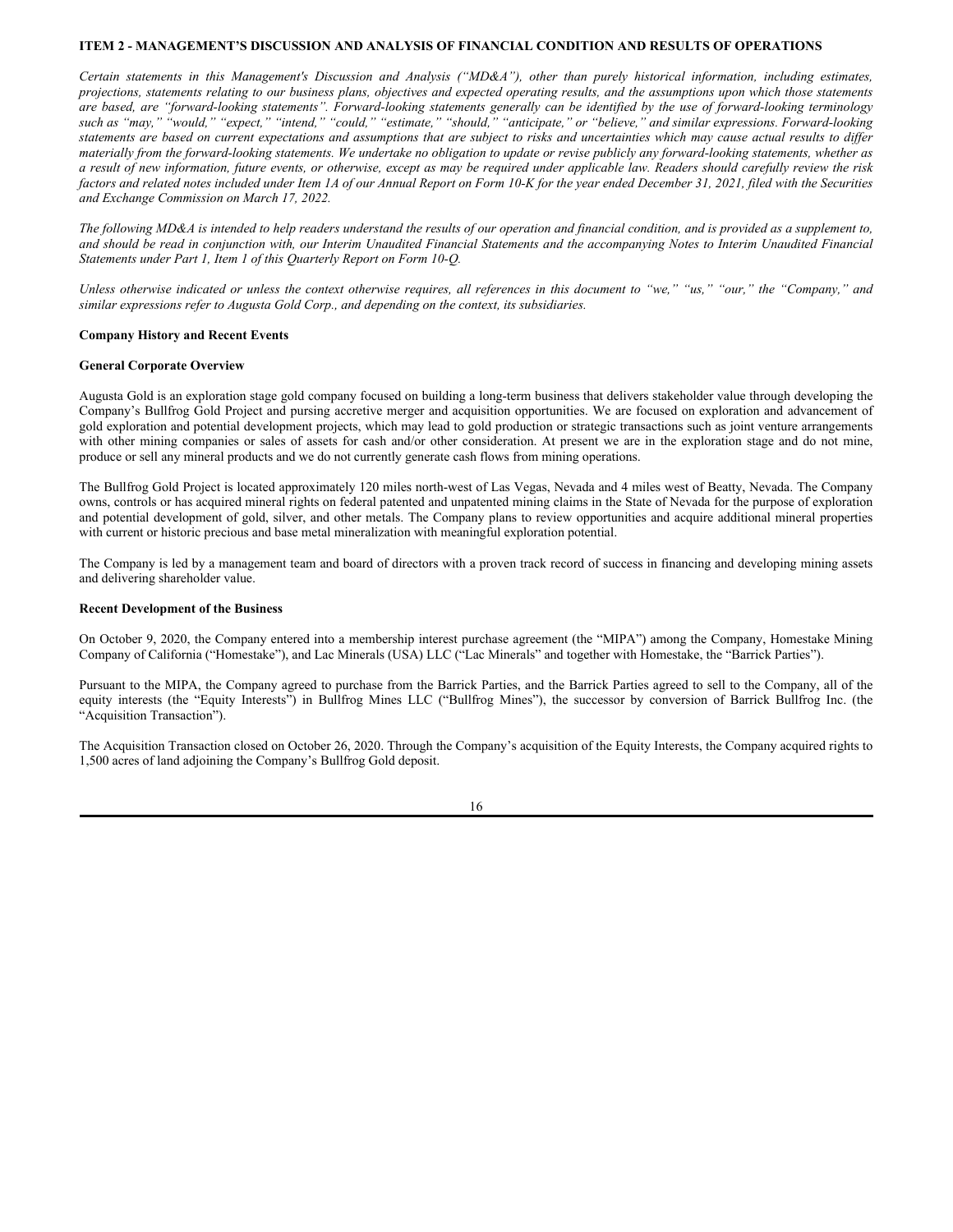Following closing of the Acquisition Transaction, the Company's board and management was reconstituted to include Maryse Belanger as President, CEO and director, and Messrs. Donald Taylor and Daniel Earle as directors of the Company joining Mr. David Beling as the sole pre-existing Company director.

On January 7, 2021, the Company announced the appointment of Mr. Richard Warke, Ms. Poonam Puri and Mr. John Boehner as directors of the Company, the resignation of Mr. David Beling as a director of the Company, and the appointments of new members of management. On January 20, 2021, the Company announced the appointment of Mr. Len Boggio as a director of the Company.

On April 13, 2021, the Company announced the appointment of Mr. Donald Taylor as President and Chief Executive Officer of the Company and the resignation of Maryse Belanger as President, Chief Executive Officer and a director.

## **Results of Operations**

### *Three Months Ended March 31, 2022 and 2021*

|                                             | <b>Three Months Ended</b> |     |                |  |
|---------------------------------------------|---------------------------|-----|----------------|--|
|                                             | 3/31/22                   |     | 3/31/21        |  |
| Operating expenses                          |                           |     |                |  |
| General and administrative                  | \$<br>1,067,879           | S.  | 1,338,457      |  |
| Exploration, evaluation and project expense | 338,639                   |     | 2,584,323      |  |
| Accretion expense                           | 7.099                     |     | 4,940          |  |
| Depreciation expense                        | 11,014                    |     | 8,066          |  |
| Total operating expenses                    | 1,424,631                 |     | 3,935,786      |  |
| Net operating loss                          | (1,424,631)               |     | (3,935,786)    |  |
|                                             |                           |     |                |  |
| Revaluation of warrant liability            | (206, 193)                |     | (7,007,886)    |  |
| Foreign currency exchange gain              | 209,611                   |     | 195,326        |  |
| Net loss                                    | (1,421,213)               | \$. | (10, 748, 346) |  |

For the three months ending March 31, 2022, the Company decreased general and administrative expenses by approximately \$270,000. The increase was due to the following year over year variances:

| Three months ending               | 3/31/2022 |  | 3/31/2021 |  | Variance  |  |
|-----------------------------------|-----------|--|-----------|--|-----------|--|
| Accounting fees                   | 89,000    |  | 95,000    |  | (6,000)   |  |
| Legal and other professional fees | 276,000   |  | 215,000   |  | 61,000    |  |
| Marketing expense                 | 14,000    |  | 77,000    |  | (63,000)  |  |
| Payroll                           | 62,000    |  | 478,000   |  | (416,000) |  |
| Corporate expenses & rent         | 19,000    |  | 143,000   |  | (124,000) |  |
| Share based compensation          | 439,000   |  | 234,000   |  | 205,000   |  |
| Insurance                         | 42,000    |  | 26,000    |  | 16,000    |  |
| Stock exchange fees               | 39,000    |  | 43,000    |  | (4,000)   |  |
| Other general expenses            | 88,000    |  | 27,000    |  | 61,000    |  |
| Total                             | .068.000  |  | 1,338,000 |  | (270,000) |  |

● Accounting fees decrease resulted from fewer costs for additional consulting fees needed for required regulatory filings and tax compliance in 2021.

- Legal fees were needed for additional stock exchange listing compliance requirements in 2021 and there was a decrease of \$121,000 in legal fees for 2022. This decrease was offset by professional consulting fees of \$72,000 and an increase in franchise tax fees of \$110,000.
- Marketing expense was lower as 2021 had additional amounts that were used for Company and shareholder awareness projects.
- The payroll and corporate expenses was from the Company entering into an agreement to share office space, equipment, personnel, consultants and various administrative services for the Company's head office located in Vancouver, BC Canada. Management expects payroll costs to continue to be lower than prior periods due to decreased personnel and consultants used in the quarter.
- The Company granted 5,825,000 options to officers, directors and employees of the Company in the first quarter 2021, pursuant to the terms of the Company's Stock Option Plan. The Company recognized share-based compensation expense related to the stock options of \$439,000 and \$234,000 for the three months ending March 31, 2022 and 2021, respectively.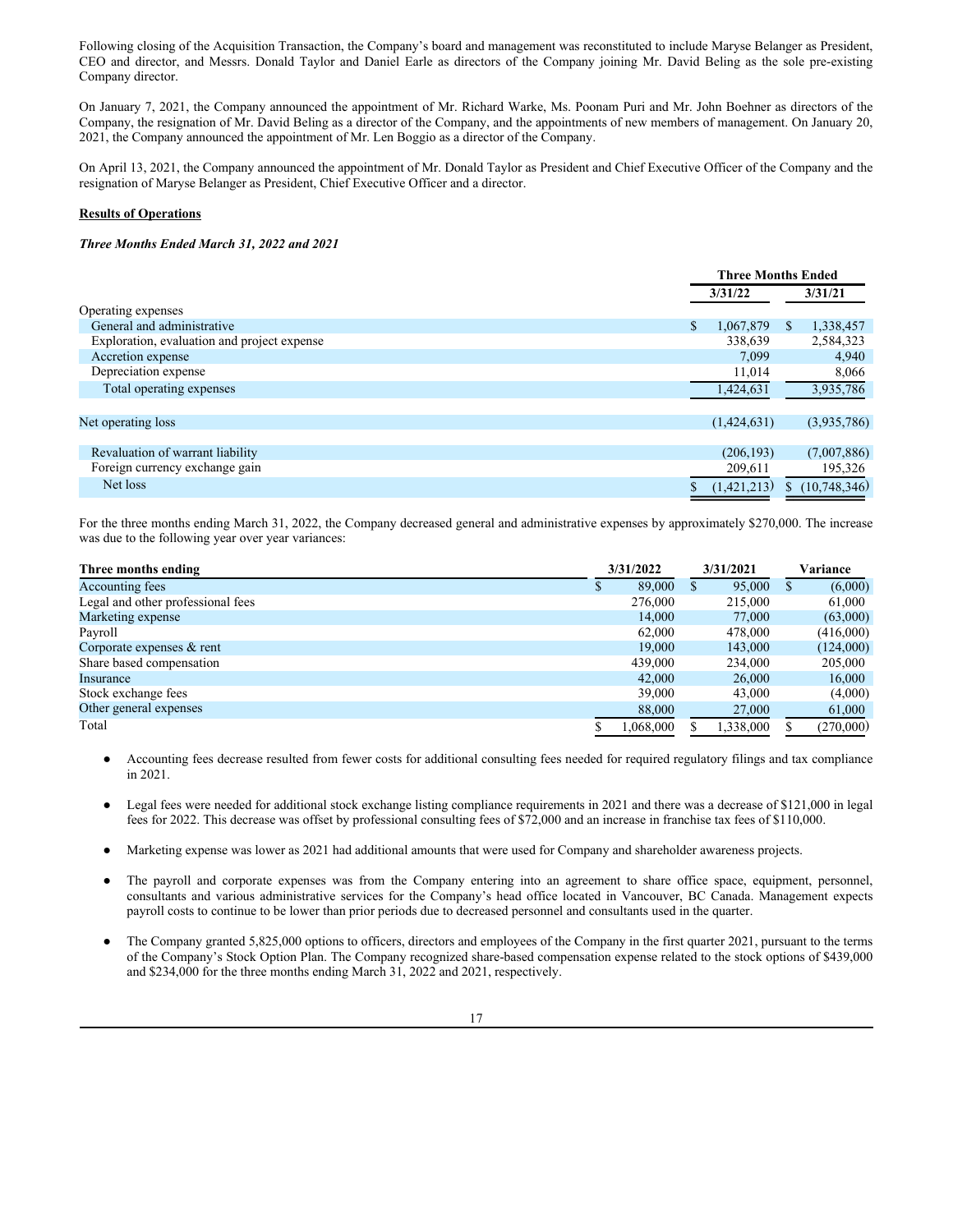For the three months ending March 31, 2022, the Company decreased exploration, evaluation and project expenses by approximately \$2,384,000. The decrease was due to the following year over year variances:

| Three months ending     | 3/31/2022 |          | 3/31/2021 |           |  | Variance    |  |  |
|-------------------------|-----------|----------|-----------|-----------|--|-------------|--|--|
| <b>Drilling</b>         |           | 1,000    |           | 1,446,000 |  | (1,445,000) |  |  |
| Consultants/Contractors |           | 120,000  |           | 556,000   |  | (436,000)   |  |  |
| Supplies and equipment  |           | 57,000   |           | 179,000   |  | (122,000)   |  |  |
| Assay                   |           | 0        |           | 134,000   |  | (134,000)   |  |  |
| Water haulage           |           | $\theta$ |           | 136,000   |  | (136,000)   |  |  |
| Overhead                |           | 14.000   |           | 115,000   |  | (101,000)   |  |  |
| Permits and fees        |           | 7.000    |           | 16,000    |  | (9,000)     |  |  |
| Other                   |           | 140,000  |           | 2,000     |  | 138,000     |  |  |
| Total                   |           | 339,000  |           | 2,584,000 |  | (2,245,000) |  |  |

In the first quarter of 2022, The Company continued test work on the metallurgical drill samples collected in 2021. Hydrogeologic modelling and geochemical characterization of the Bullfrog deposit was initiated and remains in-progress.

Additionally, Augusta and the BLM held a Baseline Kickoff Meeting, which included various federal, state, and local agencies, and the BLM assigned a Project Manager and Interdisciplinary Team to provide guidance, approve work plans, review, and approve baseline studies necessary to progress the permitting effort.

The revaluation of the warrant liability is based on the following warrants issued:

|                   | <b>Expiration</b> | Warrants   |                       |      |
|-------------------|-------------------|------------|-----------------------|------|
| <b>Issue Date</b> | Date              | Issued     | <b>Exercise Price</b> |      |
| October 2020      | October 2024      | 18.333.333 | $C\$                  | 08.1 |
| March 2021        | March 2024        | 3.777.784  | C\$                   | 2.80 |

#### **Liquidity and Capital Resources**

The Company has no revenue generating operations from which it can internally generate funds. To date, the Company's ongoing operations have been financed by the sale of its equity securities by way of public offerings, private placements and the exercise of incentive stock options and share purchase warrants. The Company believes that it will be able to secure additional private placements and public financings in the future, although it cannot predict the size or pricing of any such financings. This situation is unlikely to change until such time as the Company can develop a bankable feasibility study on one of its projects.

On March 4, 2021, the Company issued 7,555,556 units pursuant to a private placement at a price of C\$2.25 per unit for gross proceeds of C\$17 million, each unit comprised of one share of common stock of the Company and one half of one common stock purchase warrant. Each whole warrant entitles the holder to acquire one share of common stock at an exercise price of C\$2.80 per share for a period of three (3) years from the date of issuance. Finders' fees of C\$450,000 were paid in connection with the private placement.

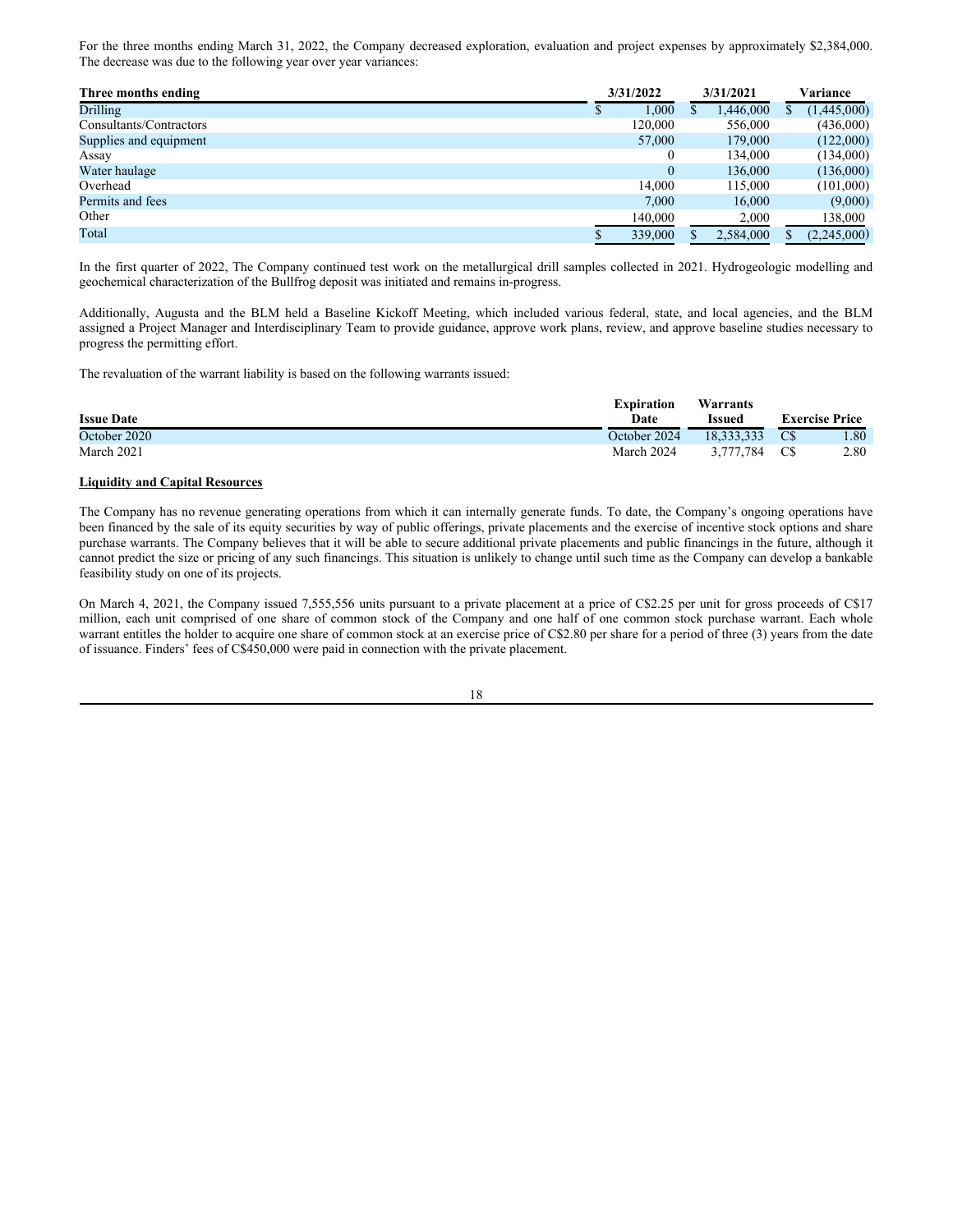### *Liquidity*

As of March 31, 2022, the Company had total liquidity of \$19,024,000 in cash and cash equivalents. The Company had working capital of \$17,665,000 and an accumulated deficit of \$21,595,000. For the three months ended March 31, 2022, the Company had negative operating cash flows before changes in working capital of \$758,000 and a net loss of \$1,412,000.

As of March 31, 2021, the Company had total liquidity of \$19,582,000 in cash and cash equivalents. The Company had working capital of \$18,530,000 and an accumulated deficit of \$34,374,000. For the three months ended March 31, 2021, the Company had negative operating cash flows before changes in working capital of \$3,493,000 and a net loss of \$10,748,000.

The Company expects that it will operate at a loss for the foreseeable future and believes that it will be required to raise additional funds through debt financing, public or private equity financing, or by other means in the coming months in order to continue in business. Should such financing not be available in that time-frame, the Company will be required to reduce its activities and will not be able to carry out all of its presently planned exploration and, if warranted, development activities on its currently anticipated scheduling.

#### *Capital Management*

The Company's objectives when managing capital are to safeguard the Company's ability to continue as a going concern in order to pursue the development and exploration of its mineral properties and to maintain a flexible capital structure, which optimizes the costs of capital to an acceptable risk.

As of March 31, 2022, the capital structure of the Company consists of 70,519,188 shares of common stock, par value \$0.0001, and preferred stock Series B shares convertible into 677,084 shares of common stock, par value \$0.0001. The Company manages the capital structure and adjusts it in response to changes in economic conditions, its expected funding requirements, and risk characteristics of the underlying assets. The Company's funding requirements are based on cash forecasts. In order to maintain or adjust the capital structure, the Company may issue new debt, new shares and/or consider strategic alliances. Management reviews its capital management approach on a regular basis. The Company is not subject to any externally imposed capital requirements.

#### *Contractual obligations and commitments*

The Company's contractual obligations and commitments as of March 31, 2022 and their approximate timing of payment are as follows:

|                     | <1 vear |  | - 3<br>vears |  | $4 - 5$ vears            |             | >5 vears                 |   | Total     |  |
|---------------------|---------|--|--------------|--|--------------------------|-------------|--------------------------|---|-----------|--|
| Leases              | 152,466 |  | 166,521      |  | 46,000                   | ₼           | 675,000                  |   | 1,039,987 |  |
| Capital Expenditure | 30,000  |  | 30,000       |  | $\overline{\phantom{a}}$ |             | $\overline{\phantom{0}}$ |   | 60,000    |  |
|                     | 182.466 |  | 196.521      |  | 46,000                   | $\triangle$ | 675,000                  | ጡ | 1.099.987 |  |

## **Off Balance Sheet Arrangements**

We do not engage in any activities involving variable interest entities or off-balance sheet arrangements.

# **Critical Accounting Policies and Use of Estimates**

Stock based compensation is measured at grant date, based on the fair value of the award, and is recognized as an expense over the employee's requisite service period. We estimate the fair value of each stock option as of the date of grant using the Black-Scholes pricing model. The Company determines the expected life based on historical experience with similar awards, giving consideration to the contractual terms, vesting schedules and post-vesting forfeitures. The Company uses the risk-free interest rate on the implied yield currently available on U.S. Treasury issues with an equivalent remaining term approximately equal to the expected life of the award. The Company has never paid any cash dividends on its common stock and does not anticipate paying any cash dividends in the foreseeable future.

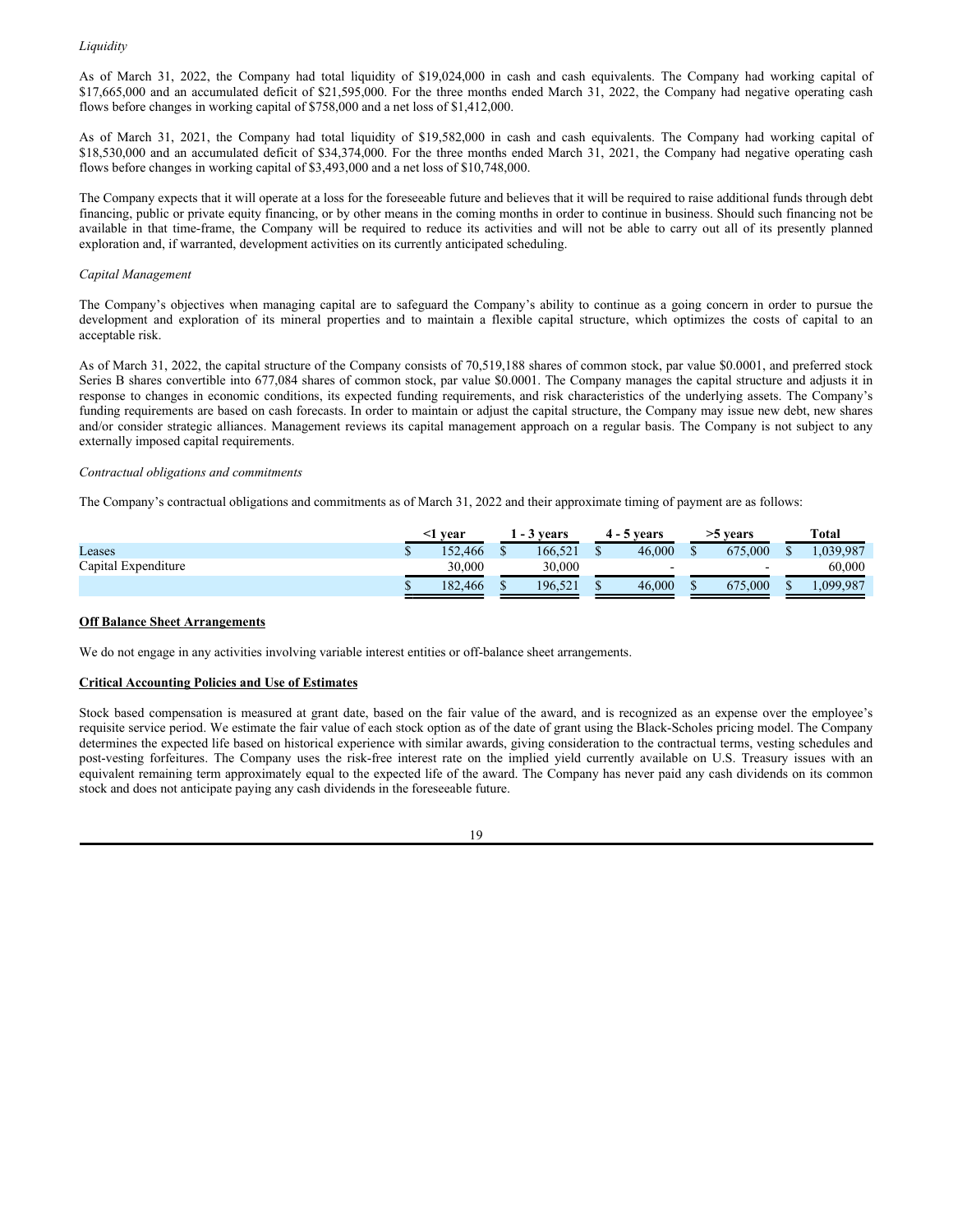Mineral property exploration costs are expensed as incurred until such time as economic reserves are quantified. To date, the Company has not established any proven or probable reserves on its mineral properties. Costs of lease, exploration, carrying and retaining unproven mineral lease properties are expensed as incurred. The Company has chosen to expense all mineral exploration costs as incurred given that it is still in the exploration stage. Once the Company has identified proven and probable reserves in its investigation of its properties and upon development of a plan for operating a mine, it would enter the development stage and capitalize future costs until production is established. When a property reaches the production stage, the related capitalized costs will be amortized over the estimated life of the probable-proven reserves. When the Company has capitalized mineral properties, these properties will be periodically assessed for impairment of value and any diminution in value. To date, the Company has not established the commercial feasibility of any exploration prospects; therefore, all exploration costs are being expensed. Costs of property acquisitions are being capitalized, and a required payment of \$20,000 was made in 2018 to Mojave Gold Mining Corporation ("Mojave") as part of the Option to Purchase Agreement ("Option").

## **ITEM 3 - QUANTITATIVE AND QUALITATIVE DISCLOSURES AND MARKET RISK**

Not Applicable.

## **ITEM 4 - CONTROLS AND PROCEDURES**

#### **Disclosure Controls and Procedures**

As required by Rule 13a-15 under the Securities Exchange Act of 1934, as amended (the "Exchange Act") our management conducted an evaluation of the effectiveness of the design and operation of our disclosure controls and procedures as of March 31, 2022.

Disclosure controls and procedures refer to controls and other procedures designed to ensure that information required to be disclosed in the reports we file or submit under the Exchange Act is recorded, processed, summarized and reported within the time periods specified in the rules and forms of the SEC and that such information is accumulated and communicated to our management, including our chief executive officer and chief financial officer, as appropriate, to allow timely decisions regarding required disclosure. In designing and evaluating our disclosure controls and procedures, management recognizes that any controls and procedures, no matter how well designed and operated, can provide only reasonable assurance of achieving the desired control objectives, and management is required to apply its judgment in evaluating and implementing possible controls and procedures.

Our management does not expect that our disclosure controls and procedures will prevent all error and all fraud. A control system, no matter how well designed and operated, can provide only reasonable, not absolute, assurance that the control system's objectives will be met. Further, the design of a control system must reflect the fact that there are resource constraints, and the benefits of controls must be considered relative to their costs. Because of the inherent limitations in all control systems, no evaluation of controls can provide absolute assurance that all control issues and instances of fraud, if any, have been detected. These inherent limitations include the realities that judgments in decision-making can be faulty, and that breakdowns can occur because of simple error or mistake. The design of any system of controls is based in part upon certain assumptions about the likelihood of future events, and there can be no assurance that any design will succeed in achieving its stated goals under all potential future conditions.

With respect to the quarterly period ending March 31, 2022, under the supervision and with the participation of our management, we conducted an evaluation of the effectiveness of the design and operations of our disclosure controls and procedures, as defined in Rules 13a-15(e) and 15d-15(e) promulgated under the Exchange Act. Based upon our evaluation regarding the quarterly period ending March 31, 2022, our management, including our chief executive officer and chief financial officer, has concluded that its disclosure controls and procedures were effective.

#### **Changes in Internal Controls**

There have been no changes in the Company's internal control over financial reporting during the three months ended March 31, 2022 that have materially affected, or are reasonably likely to materially affect, the Company's internal controls over financial reporting.

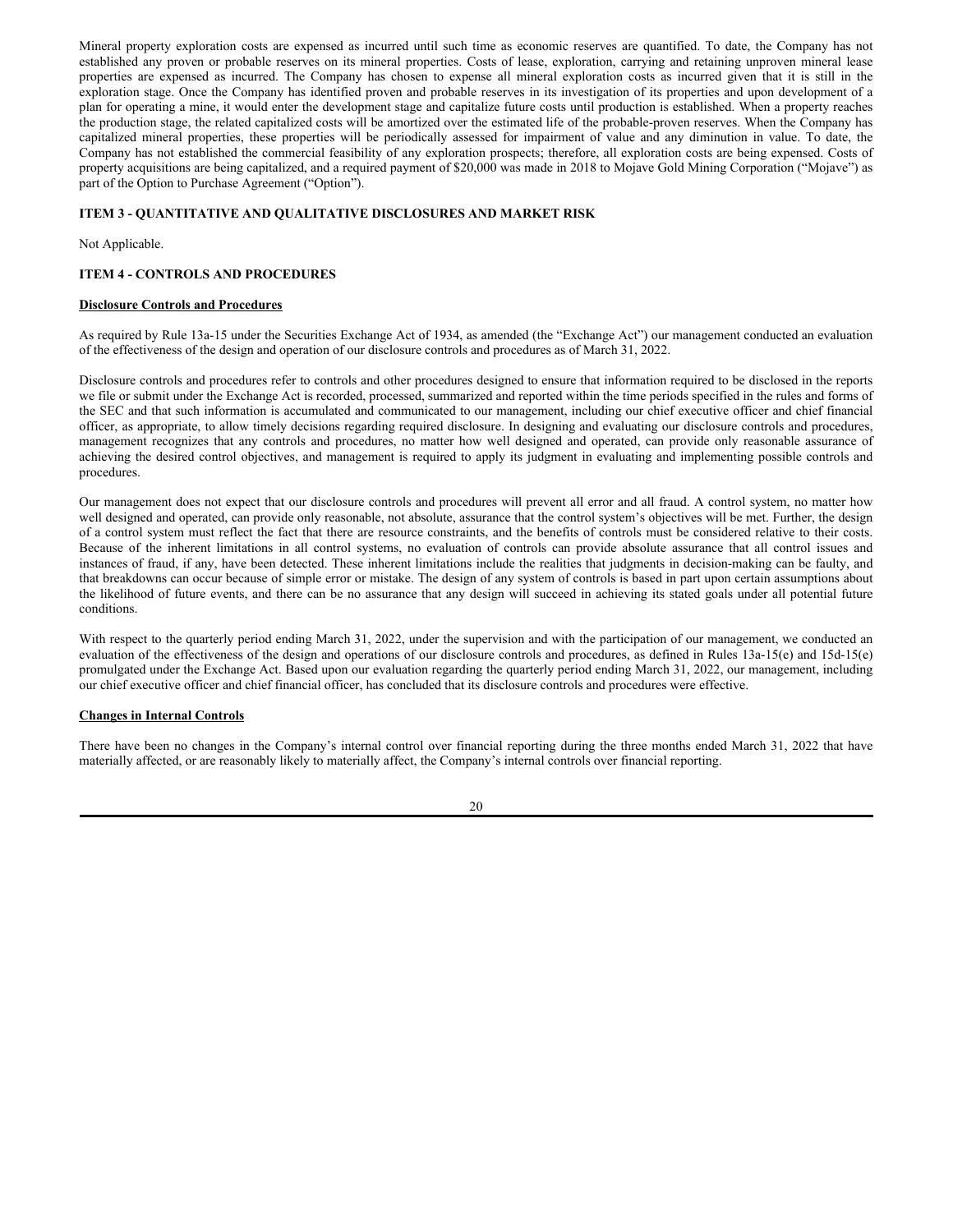# **PART II. OTHER INFORMATION**

# **ITEM 1 - LEGAL PROCEEDINGS**

We know of no material, active or pending legal proceedings against the Company, nor are we involved as a plaintiff in any material proceeding or pending litigation. There are no proceedings in which any of our directors, officers or affiliates, or any registered or beneficial shareholder, is an adverse party or has a material interest adverse to our interest.

# **ITEM 1A - RISK FACTORS**

There have been no material changes to the risk factors set forth in our Annual Report on Form 10-K for the fiscal year ended December 31, 2021.

# **ITEM 2 - UNREGISTERED SALES OF EQUITY SECURITIES AND USE OF PROCEEDS**

All unregistered sales of equity securities during the period covered by this report were previously disclosed on Form 8-K.

# **ITEM 3 - DEFAULTS UPON SENIOR SECURITIES**

None

# **ITEM 4 - MINE SAFETY DISCLOSURES**

None

# **ITEM 5 - OTHER INFORMATION**

None

# **ITEM 6 - EXHIBITS**

# **Exhibit**

| Number  | <b>Description</b>                                                                                                                     |
|---------|----------------------------------------------------------------------------------------------------------------------------------------|
|         |                                                                                                                                        |
| 3.1     | Amended and Restated Certificate of Incorporation (incorporated by reference to Exhibit 3.1 to the Company's Quarterly Report on       |
|         | Form 10-O, filed with the SEC on May $11, 2021$ )                                                                                      |
| 3.2     | Amended and Restated Bylaws (incorporated by reference to Exhibit 3.1 to the Company's Current Report on Form 8-K, filed with          |
|         | the SEC on August $13, 2021$ )                                                                                                         |
| 4.1     | Form of Warrant from March 2021 Private Placement (incorporated by reference to Exhibit 4.1 to the Company's Current Report on         |
|         | Form 8-K, filed with the SEC on March 5, 2021)                                                                                         |
| 10.1    | Stock Option Plan (incorporated by reference to Exhibit 10.1 to the Company's Current Report on Form 8-K, filed with the SEC on        |
|         | February 26, 2021)                                                                                                                     |
| 31.1    | Certification of Chief Executive Officer filed pursuant to Section 302 of the Sarbanes-Oxley Act of 2002 <sup>*</sup>                  |
| 31.2    | Certification of Chief Financial Officer filed pursuant to Section 302 of the Sarbanes-Oxley Act of 2002 <sup>*</sup>                  |
| 32.1    | Certification of Chief Executive Officer filed pursuant to 18 U.S.C. Section 1350, as adopted pursuant to Section 906 of the Sarbanes- |
|         | Oxley Act of 2002*                                                                                                                     |
| 32.2    | Certification of Chief Financial Officer filed pursuant to 18 U.S.C. Section 1350, as adopted pursuant to Section 906 of the Sarbanes- |
|         | Oxley Act of 2002*                                                                                                                     |
| 101.INS | Inline XBRL Instance Document *                                                                                                        |
| 101.SCH | Inline XBRL Taxonomy Extension Schema Document *                                                                                       |
| 101.CAL | Inline XBRL Taxonomy Extension Calculation Linkbase Document *                                                                         |
| 101.DEF | Inline XBRL Taxonomy Extension Definition Linkbase Document *                                                                          |
| 101.LAB | Inline XBRL Taxonomy Extension Label Linkbase Document *                                                                               |
| 101.PRE | Inline XBRL Taxonomy Extension Presentation Linkbase Document *                                                                        |
| 104     | Cover Page Interactive Data File (formatted as Inline XBRL and contained in Exhibit 101)                                               |

Filed herein

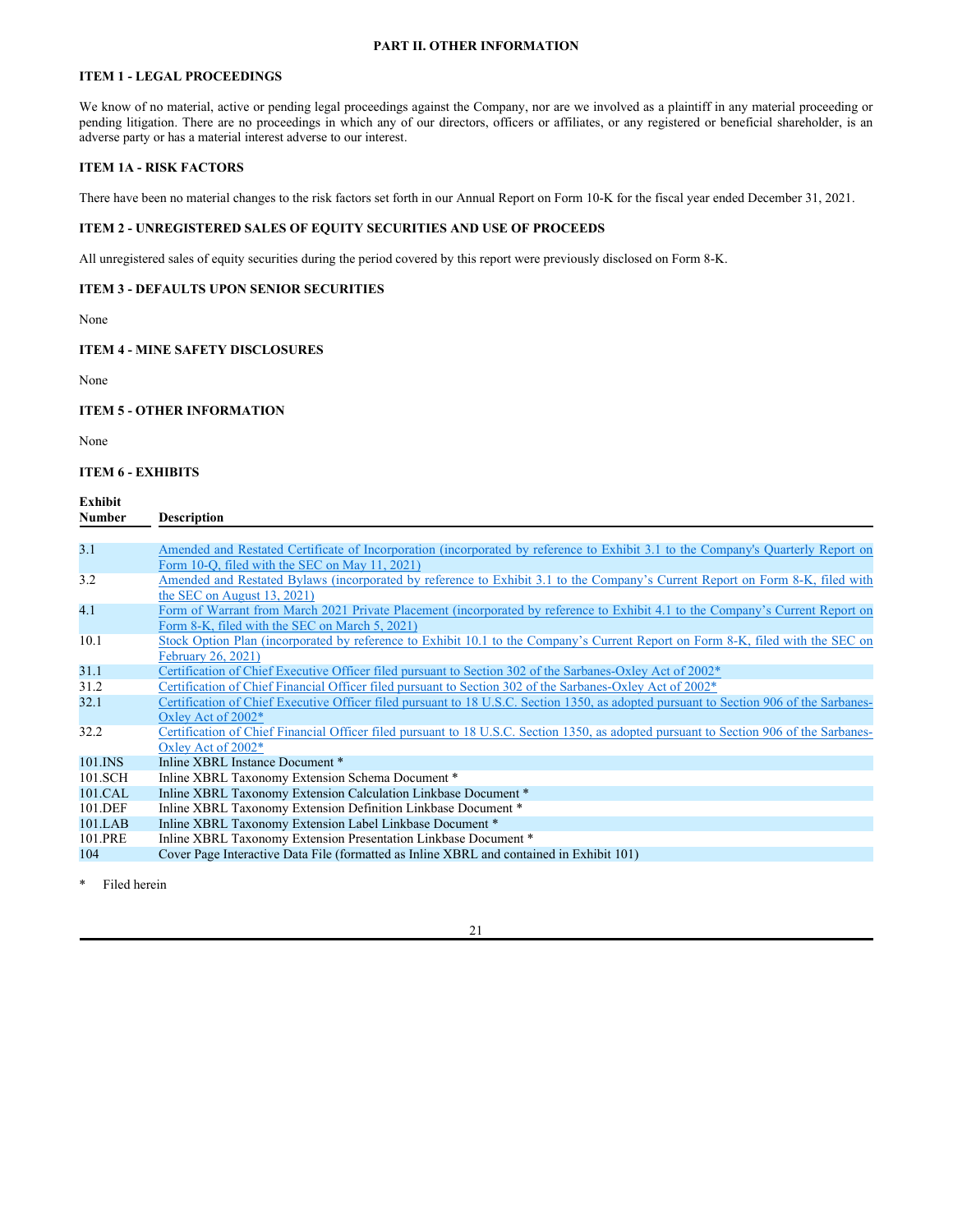# **SIGNATURE**

Pursuant to the requirements of the Securities Exchange Act of 1934, the registrant has duly caused this report to be signed on its behalf by the undersigned, thereunto duly authorized.

# Date: May 9, 2022 **AUGUSTA GOLD CORP.**

By: */S/ Donald R. Taylor*

Name: Donald R. Taylor Title: President and Chief Executive Officer (Principal Executive Officer)

# Date: May 9, 2022 **AUGUSTA GOLD CORP.**

By: */S/ Michael McClelland*

Name: Michael McClelland Title: and Accounting Officer) Chief Financial Officer (Principal Financial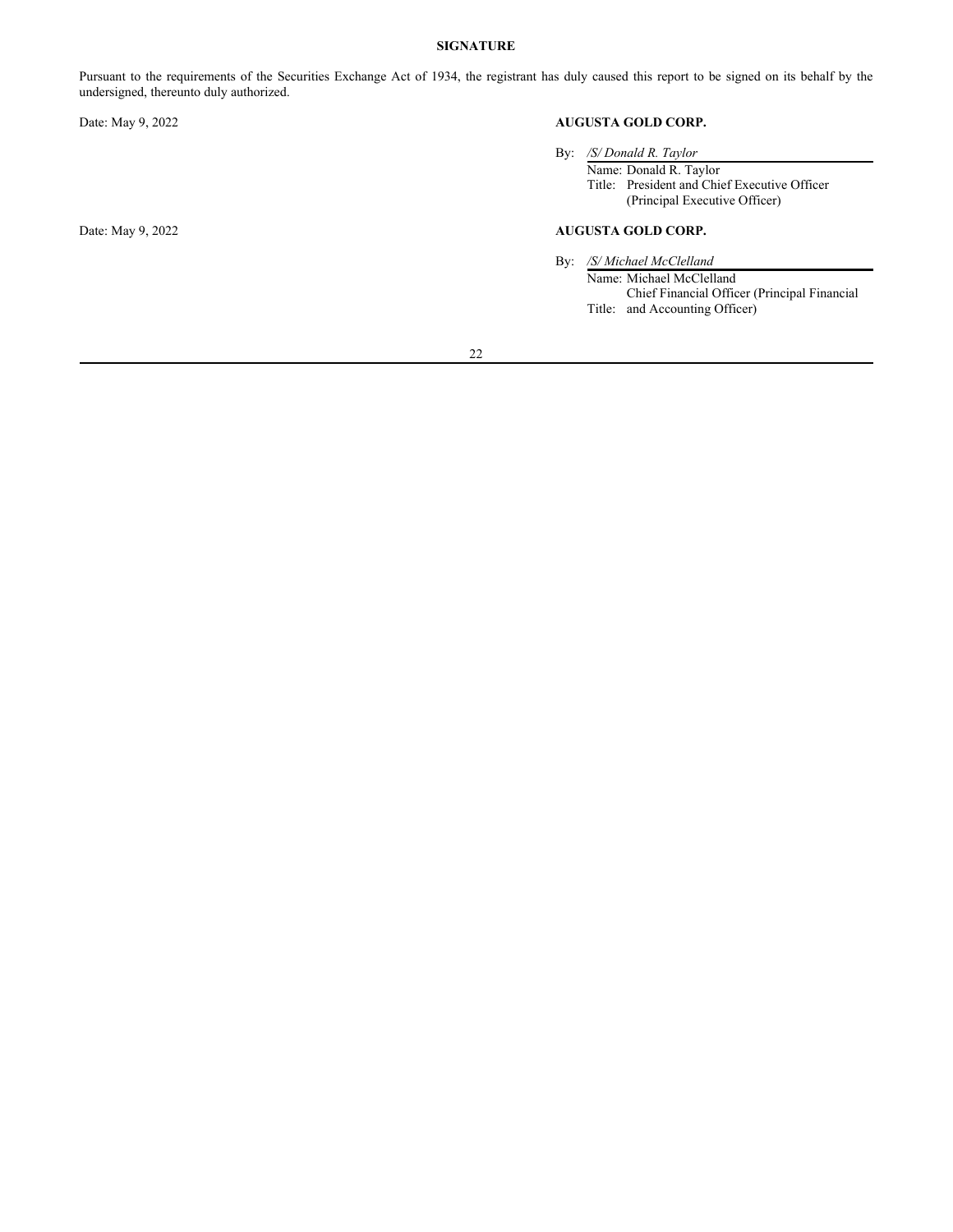## I, Donald R. Taylor, certify that:

- 1. I have reviewed this Quarterly Report on Form 10-Q of Augusta Gold Corp.;
- 2. Based on my knowledge, this report does not contain any untrue statement of a material fact or omit to state a material fact necessary to make the statements made, in light of the circumstances under which such statements were made, not misleading with respect to the period covered by this report;
- 3. Based on my knowledge, the financial statements, and other financial information included in this report, fairly present in all material respects the financial condition, results of operations and cash flows of the registrant as of, and for, the periods presented in this report;
- 4. The registrant's other certifying officer(s) and I are responsible for establishing and maintaining disclosure controls and procedures (as defined in Exchange Act Rules 13a-15(e) and 15d-15(e)) and internal control over financial reporting (as defined in Exchange Act Rules 13a-15(f) and 15d-15(f)) for the registrant and have:
	- a) Designed such disclosure controls and procedures, or caused such disclosure controls and procedures to be designed under our supervision, to ensure that material information relating to the registrant, including its consolidated subsidiaries, is made known to us by others within those entities, particularly during the period in which this report is being prepared;
	- b) Designed such internal control over financial reporting, or caused such internal control over financial reporting to be designed under our supervision, to provide reasonable assurance regarding the reliability of financial reporting and the preparation of financial statements for external purposes in accordance with generally accepted accounting principles;
	- c) Evaluated the effectiveness of the registrant's disclosure controls and procedures and presented in this report our conclusions about the effectiveness of the disclosure controls and procedures, as of the end of the period covered by this report based on such evaluation; and
	- d) Disclosed in this report any change in the registrant's internal control over financial reporting that occurred during the registrant's most recent fiscal quarter (the registrant's fourth fiscal quarter in the case of an annual report) that has materially affected, or is reasonably likely to materially affect, the registrant's internal control over financial reporting; and
- 5. The registrant's other certifying officer(s) and I have disclosed, based on our most recent evaluation of internal control over financial reporting, to the registrant's auditors and the audit committee of the registrant's board of directors (or persons performing the equivalent functions):
	- a) All significant deficiencies and material weaknesses in the design or operation of internal control over financial reporting which are reasonably likely to adversely affect the registrant's ability to record, process, summarize and report financial information; and
	- b) Any fraud, whether or not material, that involves management or other employees who have a significant role in the registrant's internal control over financial reporting.

Date: May 9, 2022 By: /*S*/ *Donald R. Taylor*

Donald R. Taylor Chief Executive Officer (Principal Executive Officer)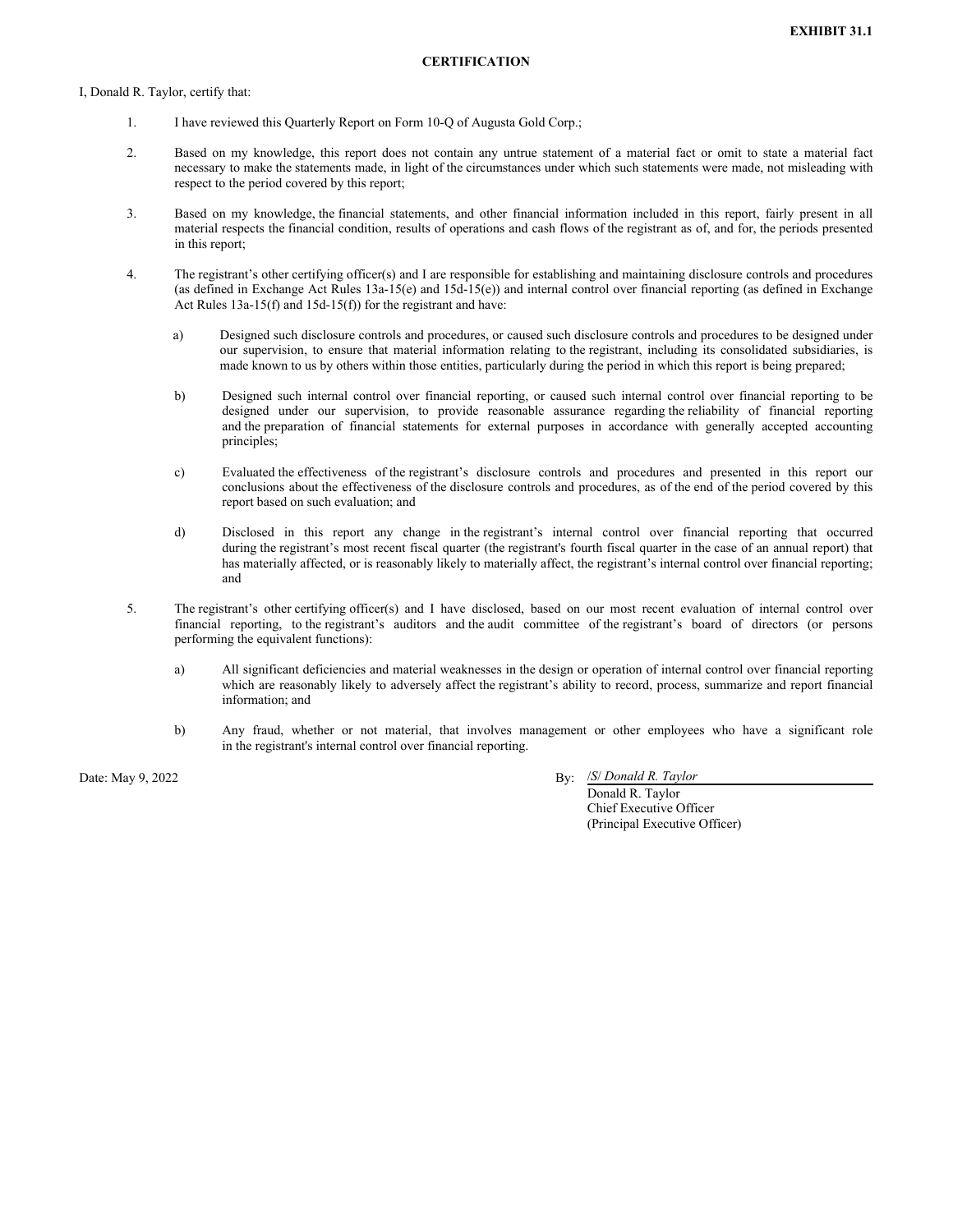### I, Michael McClelland, certify that:

- 1. I have reviewed this Quarterly Report on Form 10-Q of Augusta Gold Corp.;
- 2. Based on my knowledge, this report does not contain any untrue statement of a material fact or omit to state a material fact necessary to make the statements made, in light of the circumstances under which such statements were made, not misleading with respect to the period covered by this report;
- 3. Based on my knowledge, the financial statements, and other financial information included in this report, fairly present in all material respects the financial condition, results of operations and cash flows of the registrant as of, and for, the periods presented in this report;
- 4. The registrant's other certifying officer(s) and I are responsible for establishing and maintaining disclosure controls and procedures (as defined in Exchange Act Rules 13a-15(e) and 15d-15(e)) and internal control over financial reporting (as defined in Exchange Act Rules 13a-15(f) and 15d-15(f)) for the registrant and have:
	- a) Designed such disclosure controls and procedures, or caused such disclosure controls and procedures to be designed under our supervision, to ensure that material information relating to the registrant, including its consolidated subsidiaries, is made known to us by others within those entities, particularly during the period in which this report is being prepared;
	- b) Designed such internal control over financial reporting, or caused such internal control over financial reporting to be designed under our supervision, to provide reasonable assurance regarding the reliability of financial reporting and the preparation of financial statements for external purposes in accordance with generally accepted accounting principles;
	- c) Evaluated the effectiveness of the registrant's disclosure controls and procedures and presented in this report our conclusions about the effectiveness of the disclosure controls and procedures, as of the end of the period covered by this report based on such evaluation; and
	- d) Disclosed in this report any change in the registrant's internal control over financial reporting that occurred during the registrant's most recent fiscal quarter (the registrant's fourth fiscal quarter in the case of an annual report) that has materially affected, or is reasonably likely to materially affect, the registrant's internal control over financial reporting; and
- 5. The registrant's other certifying officer(s) and I have disclosed, based on our most recent evaluation of internal control over financial reporting, to the registrant's auditors and the audit committee of the registrant's board of directors (or persons performing the equivalent functions):
	- a) All significant deficiencies and material weaknesses in the design or operation of internal control over financial reporting which are reasonably likely to adversely affect the registrant's ability to record, process, summarize and report financial information; and
	- b) Any fraud, whether or not material, that involves management or other employees who have a significant role in the registrant's internal control over financial reporting.

Date: May 9, 2022 By: */S/ Michael McClelland* 

Michael McClelland Chief Financial Officer (Principal Financial and Accounting Officer)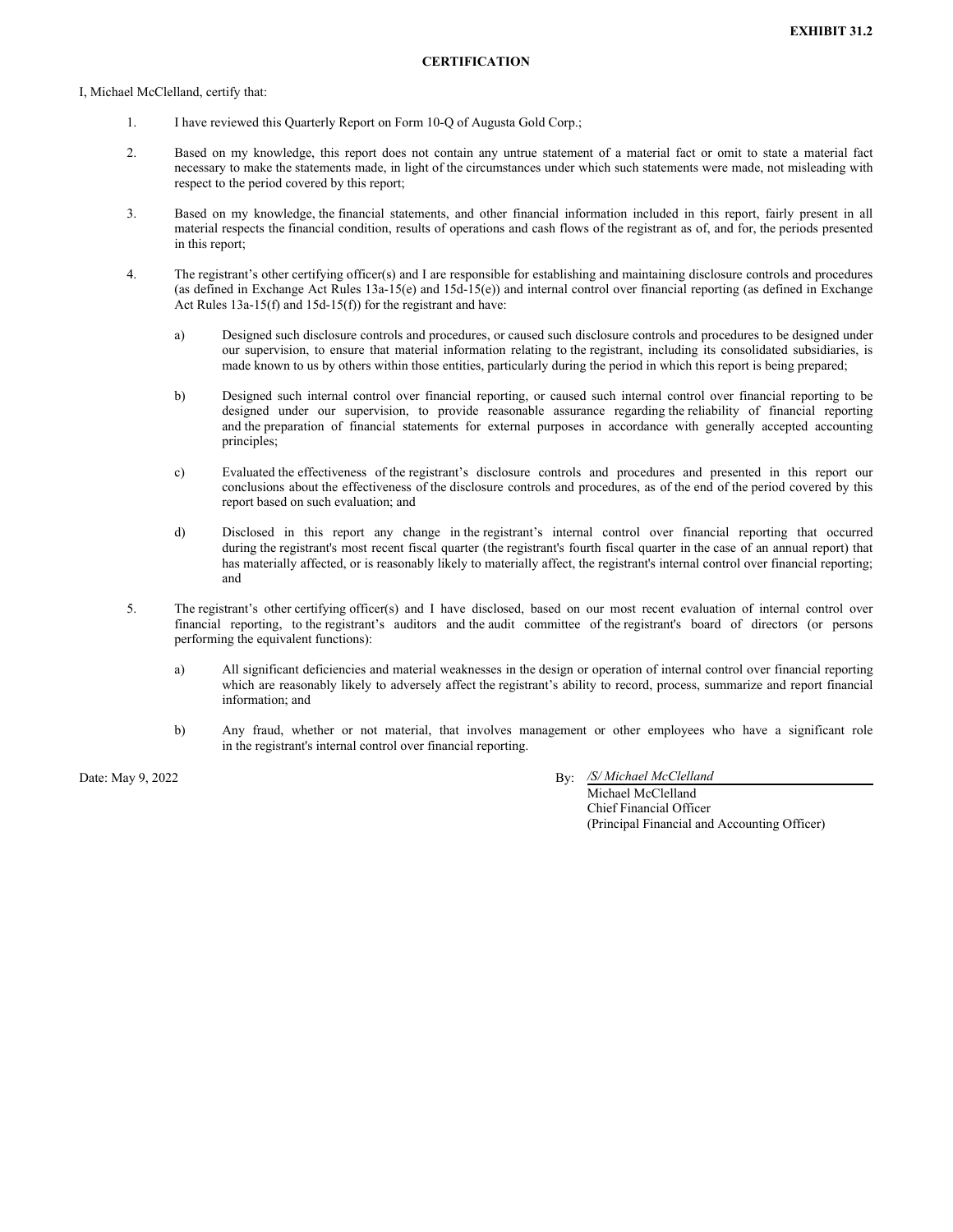# **CERTIFICATION PURSUANT TO 18 U.S.C. SECTION 1350 AS ADOPTED PURSUANT TO SECTION 906 OF THE SARBANES-OXLEY ACT OF 2002**

In connection with the Quarterly Report on Form 10-Q of Augusta Gold Corp. (the "Company"), for the fiscal quarter ended March 31, 2022, as filed with the Securities and Exchange Commission on the date hereof (the "Report"), I, Donald R. Taylor, Chief Executive Officer of the Company, hereby certify pursuant to 18 U.S.C. Section 1350, as adopted pursuant to Section 906 of the Sarbanes-Oxley Act of 2002, that, to my knowledge:

- 1. The Report fully complies with the requirements of Section 13(a) or 15(d) of the Securities Exchange Act of 1934; and
- 2. The information contained in the Report fairly presents, in all material respects, the financial condition and results of operation of the Company.

Date: May 9, 2022 By: */S/ Donald R. Taylor* By: */S/ Donald R. Taylor* 

Donald R. Taylor Chief Executive Officer (Principal Executive Officer)